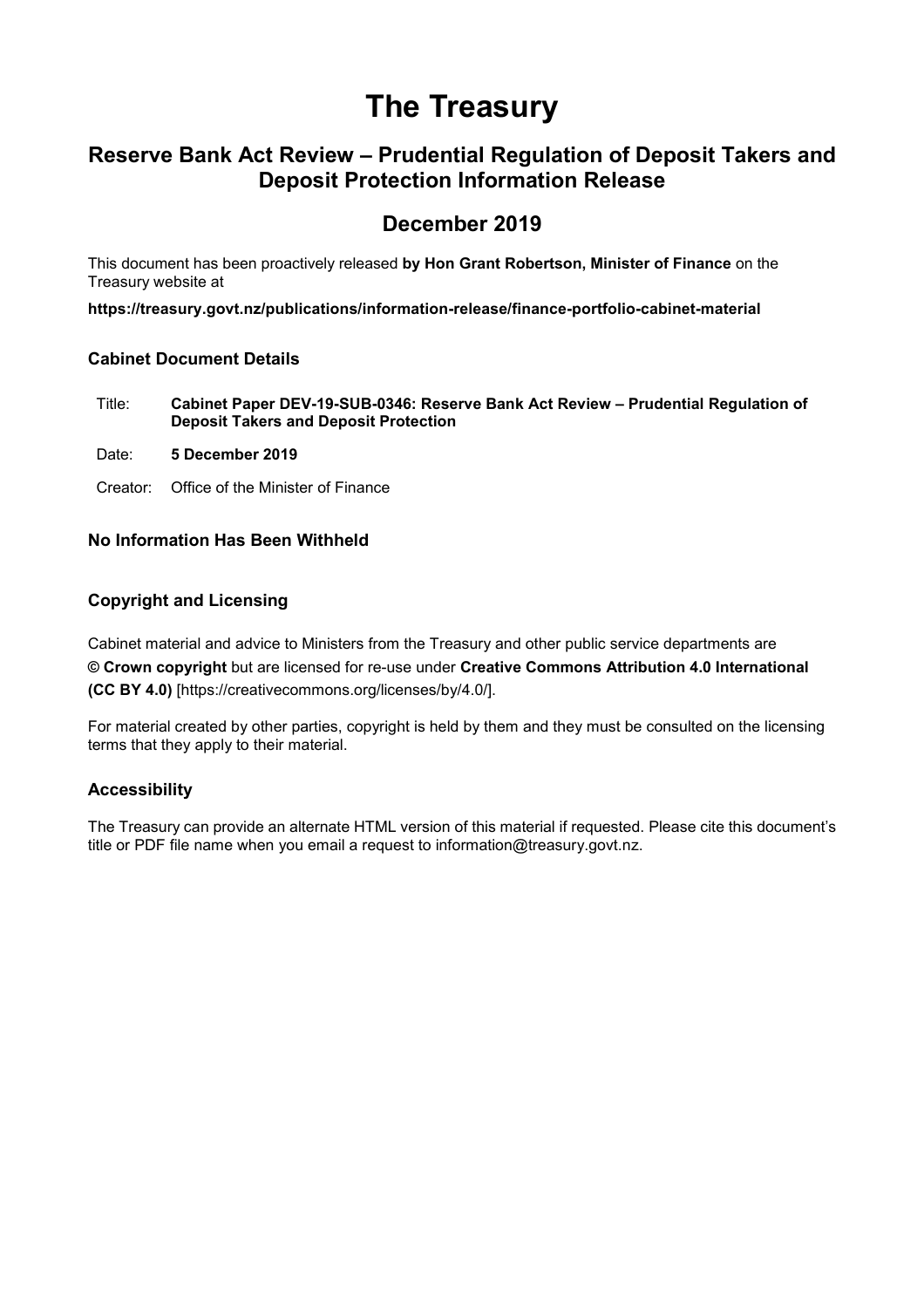Office of the Minister of Finance

Chair,

Cabinet Economic Development Committee

# **Reserve Bank Act Review – Prudential Regulation of Deposit Takers and Depositor Protection**

# **Proposal**

1 This paper seeks in-principle agreement to further prudential regulation and depositor protection arrangements as part of Phase 2 of the Reserve Bank Act Review.

# **Executive summary**

- 2 The reforms outlined in this paper will strengthen New Zealand's financial system safety net with respect to the role played by deposit taking institutions. Prudential regulation and supervision seeks to promote the stability of the financial system and the soundness of individual regulated entities (such as deposit takers).The prudential regime achieves these objectives through appropriately calibrated rules and requirements, proactive monitoring of the financial health of the individual entities, and an enforcement regime that promotes compliance. It is also critical that, in the event of a crisis, there are clear mechanisms to protect depositors and credible tools for managing the crisis and resolving any failures.
- 3 The June 2019 in-principle decision (DEV-19-MIN-0161) to harmonise the regulatory regime between banks and non-bank deposit takers has been developed in this paper. This new regime will be consolidated in the creation of a new 'Deposit Takers Act' (DTA). The regulatory regime is expected to capture at a minimum all lenders that offer transactional, savings and term deposit accounts to the public. Further consideration of how the regime will treat lenders who only issue longer-dated secured debt (e.g. finance companies) is needed.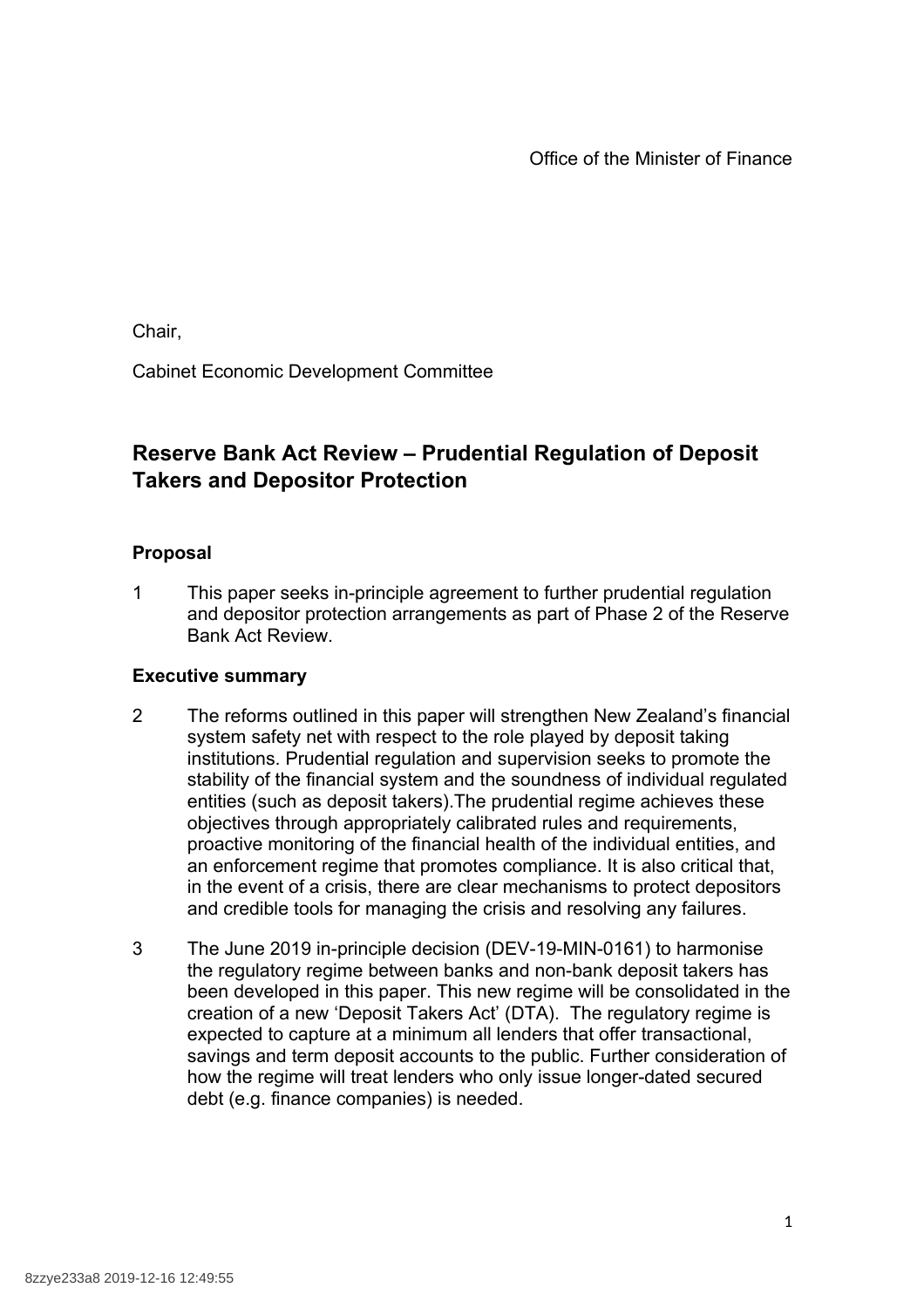- 4 I recommend that the Reserve Bank retain a high degree of flexibility in designing the prudential regime and applying it to individual deposit takers, in line with best practice for prudential regulators internationally. Standards will be the primary regulatory instrument under the new framework, which will modernise the regime and allow prudential rules to be disallowed by Parliament under the Legislation Act. Although I expect the new DTA to allow the Reserve Bank to regulate lending standards (such as restrictions on loan-to-value and debt-to-income ratios), there will be further consultation on the use of these powers next year.
- 5 I intend that the Review will result in a more flexible, graduated enforcement regime for dealing with institutions that have failed to comply with regulatory obligations. This will also allow the Reserve Bank to address emerging concerns in a timely and conclusive manner. To support a more intensive supervisory model, the Reserve Bank should be provided with increased supervisory resources and a power to undertake 'on-site' inspections.
- 6 I recommend that accountability requirements for directors of deposit takers should be strengthened. Positive duties will be imposed on directors, such as the need to ensure that a deposit taker is run in a prudent manner. I am also recommending that the accountability framework be extended beyond directors to certain senior employees, with obligations cutting across both the prudential and market conduct regulatory frameworks. This latter policy work will be progressed through a cross-agency process separate from the Phase 2 Review.
- 7 I recommend decisions that further progress the deposit insurance scheme. The scheme should have the objective of protecting depositors and, in so doing, contribute to financial stability. New Zealanders will be able to insure up to \$50,000 at a single deposit taker. And the scheme should be funded by levies on deposit-takers, with a guaranteed and prearranged funding backstop provided by the Government (if a failure required more money than collected from members at that point). It is desirable to introduce the deposit insurance scheme alongside strengthened supervision and regulation, to mitigate the increase in moral hazard from deposit insurance.
- 8 Finally, I recommend changes to the crisis management framework in part to reflect lessons learned internationally from the Global Financial Crisis (GFC). As the resolution authority, the Reserve Bank will be provided with a greater range of crisis resolution powers, and clarity about its role and objectives in using these powers. I recommend increasing the range of tools for the orderly resolution of a failed deposit taker, including the addition of a statutory bail-in power (i.e. the ability to write down or convert unsecured liabilities to equity). New safeguards available to creditors will also be established.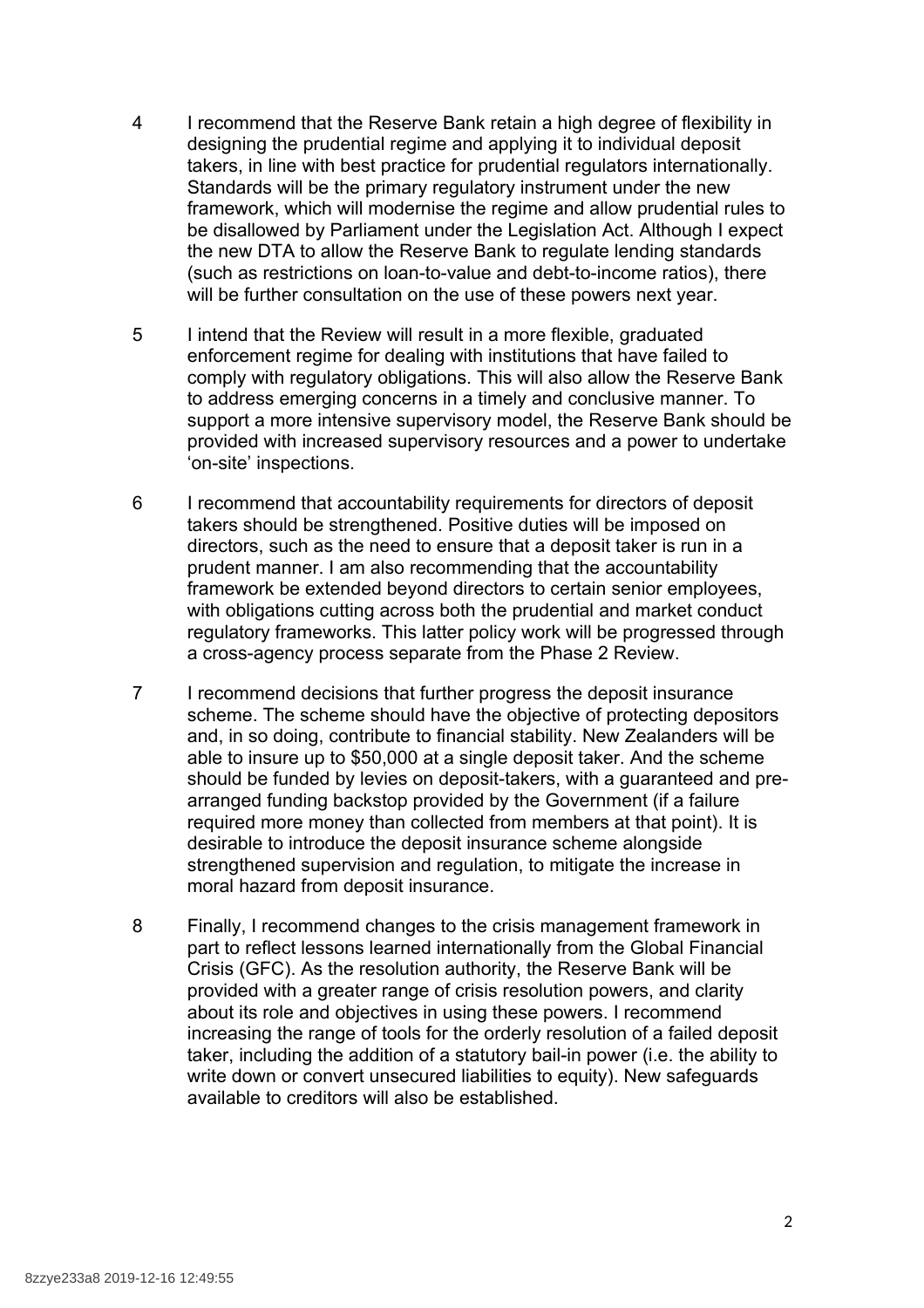- 9 Further decisions on prudential regulation, crisis management, and depositor protection will be sought from Cabinet next year including:
	- 9.1 specification of the new positive obligations for directors of deposit takers, and related design features to strengthen the individual accountability regime
	- 9.2 the treatment of finance companies who issue longer-dated secured debt within the new regulatory regime, including implications for the scope of deposit insurance
	- 9.3 design features of the deposit insurance scheme required to progress legislation, and whether depositors (or the deposit insurance scheme in their place) should also have preferred access to the assets of a failed deposit taker, and
	- 9.4 the role of the Minister of Finance in crisis management and options for resolution funding.
- 10 I recognise that the work required to develop the DTA is broad in scope and complex. It will be important to consult with industry on a host of complex issues with important consequences. The Review is aiming for further public consultation in early 2020 to support final Cabinet decisions around July 2020. These timeframes are ambitious, and could be subject to delays if industry engagement raises significant issues that require further consideration. A lengthy drafting and transition period is anticipated, meaning that it will be some years before the Bill is enacted in full.

# **Background**

- 11 In 2017, the Government announced it would undertake a Review of the Reserve Bank of New Zealand Act 1989 (the Review). Phase 1 of the Review dealt with monetary policy arrangements, resulting in the establishment of a Monetary Policy Committee and the introduction of an economic objective of supporting maximum sustainable employment. Phase 2 of the Review focusses on the institutional structure of the wider Reserve Bank, as well as the Reserve Bank's prudential powers and the arrangements for depositor protection (the focus of this paper).
- 12 A joint Review team comprising members of both the Treasury and the Reserve Bank is carrying out Phase 2 of the Review. The team is supported by an Independent Expert Advisory Panel (the Panel). The Panel also provides advice directly to me, as appropriate. For Phase 2, the Panel consists of Suzanne Snively (Chair), Malcolm Edey, Girol Karacaoglu, Barbara Chapman, Belinda Moffat, and John Sproat.
- 13 The recommendations in this paper are decisions I have taken, based on the advice of the Review team, the Treasury, the Reserve Bank, and the Independent Panel.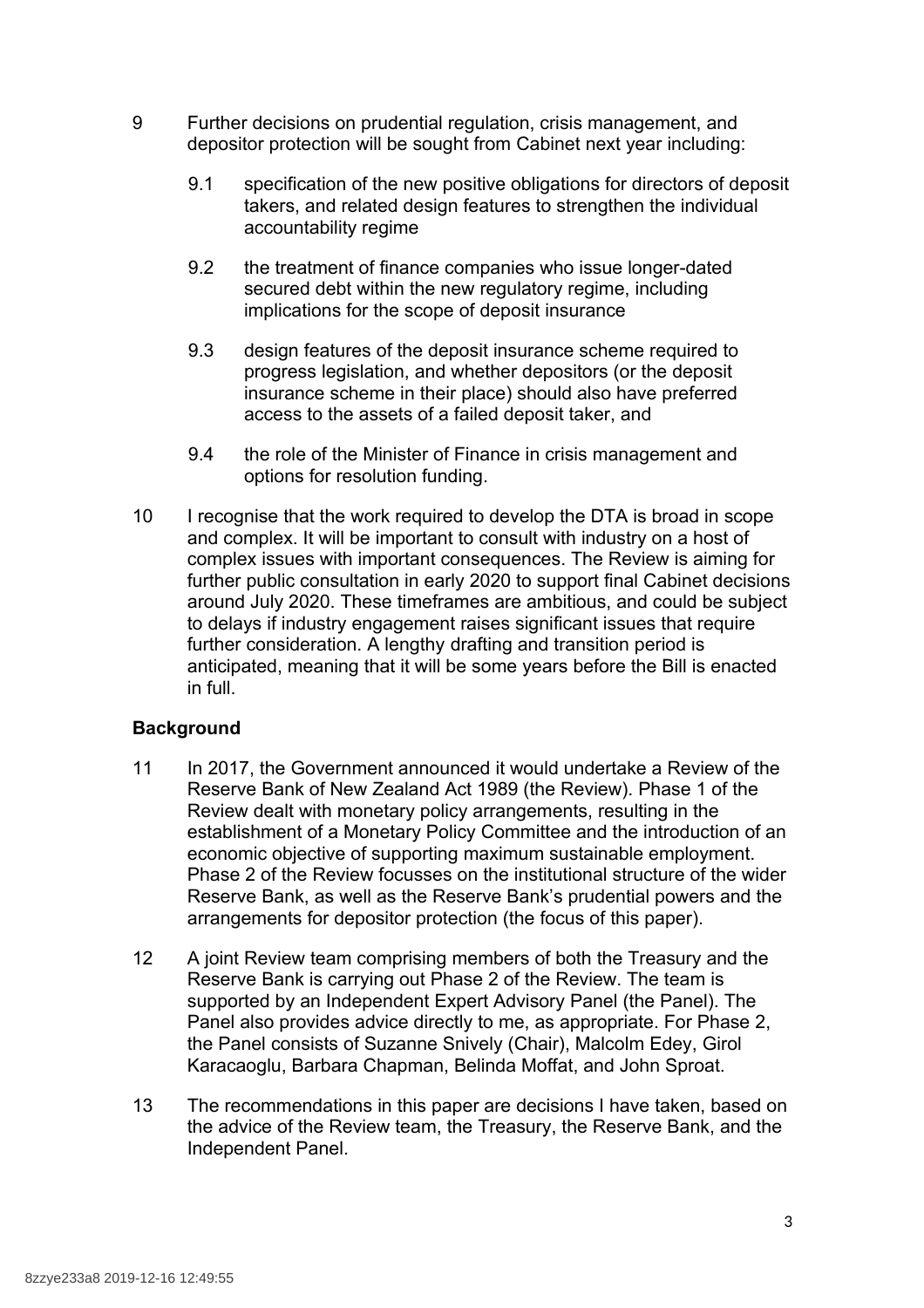- 14 Earlier this year, Cabinet agreed in principle [DEV-19-MIN-0161] to:
	- 14.1 retain prudential regulation and supervision functions as part of the Reserve Bank's responsibilities
	- 14.2 merge New Zealand's two existing prudential regimes for regulating banks and non-bank deposit takers into a single deposit-taking regime, and
	- 14.3 establish a deposit insurance scheme with a coverage limit in the range of \$30,000-\$50,000.
- 15 At the same time, a second set of consultation papers was authorised for release. These consultation papers led to a total of 45 formal submissions, alongside a programme of stakeholder engagement undertaken by the Review team. These consultations, and further analysis by the Review team and the Panel, have led to the additional recommendations in this paper.
- 16 The Review and consultation have also led to an accompanying Cabinet paper proposing final decisions related to the institutional form of the Reserve Bank, including matters such as governance and objectives. In the accompanying paper I recommend that the Reserve Bank of New Zealand Act 1989 (the Reserve Bank Act) be replaced by two pieces of legislation. The first piece of legislation will provide for the institutional form and governance of the Bank ('the Institutional Act'). The second piece of legislation is the new DTA, which will set out the Bank's prudential functions and powers in relation to deposit taking institutions. The Institutional Act reforms alter the form of the Reserve Bank in important ways, such as vesting decision-making rights and responsibility for most matters in a new board. These changes are important context for the changes to prudential powers recommended in this paper, tied to the creation of a new DTA. An update of Cabinet decisions in this paper, and on the Institutional Act (the Review Update), is attached to the accompanying paper. The Review Update will be released at the same time this paper and the accompanying paper are publically released.

# **Regulatory perimeter**

# *The Deposit Takers Act will create a single regulatory regime for all deposit takers*

17 Cabinet has made an in-principle decision to bring the registered bank and licensed non-bank deposit-taker (NBDT) regulatory regimes together into a single 'licensed deposit taker' framework. The majority of submissions to the second consultation supported the in-principle decision on the basis that it will create a more consistent and forwardlooking regime, and is necessary to align with any deposit protection arrangements.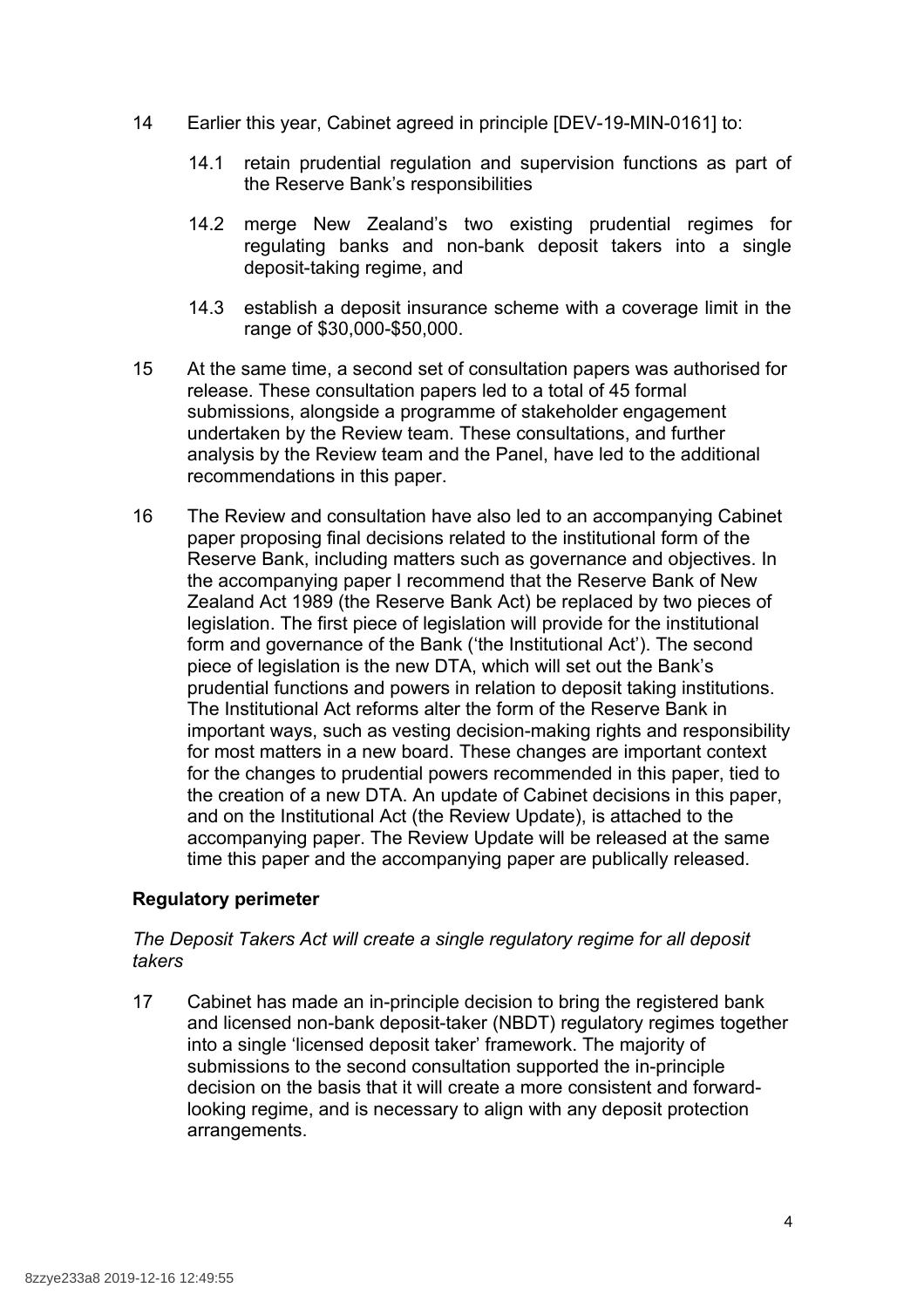- 18 The regulatory regime is expected to capture, at a minimum, all lenders that offer transactional, savings and term deposit accounts to the public. This perimeter would capture the existing banks, credit unions and building societies. However, given the need to consult with stakeholders such as non-bank deposit takers, the precise definition of a licensed deposit-taker requires further consultation.
- 19 One remaining issue is how the regime will treat lenders who are reliant on longer-dated secured debt funding (the typical funding model of finance companies). The regulatory perimeter should be sufficiently wide and flexible to address financial stability risks, including emerging risks. My initial view is that finance companies should be prudentially regulated and that the perimeter should be flexible enough to capture entities as a result of financial innovation and FinTech. There is then a subsidiary question of whether finance companies and other entities should be covered by deposit insurance. The Panel also expressed a view that finance companies should continue to be subject to some level of prudential regulation. Officials will engage with stakeholders and consider this matter further during the third round of consultation.
- 20 The prudential regulation and supervision of deposit takers is primarily undertaken to protect and promote the stability of the financial system as a whole, and to promote the soundness of individual institutions, which together can help to protect depositors from loss (particularly if supported by some form of formal depositor protection scheme – discussed below). Other entities may undertake activities that do not meet the definition of deposit taking but are similar and generate financial stability risks. I expect that the third consultation document will seek feedback on tools to better enable the Reserve Bank to monitor and address these risks that might lie outside the formal deposit-taking perimeter.

# **Prudential instruments**

# *The setting of prudential requirements should be operationally independent, but with appropriate accountability and oversight*

- 21 A key design question for the DTA is how prudential requirements will be set. Currently the Reserve Bank makes prudential rules for banks mainly through imposing Conditions of Registration (CoRs), whereas prudential requirements for NBDTs are primarily set via Regulations. Key concerns with these approaches include a lack of oversight and transparency in relation to bank CoRs, and the lack of regulatory independence associated with most NBDT prudential requirements being set via Regulations.
- 22 The technical nature of prudential requirements and the long-term nature of costs and benefits mean most prudential requirements are best set by the Reserve Bank, at arm's length from government. This aligns with international best practice, as articulated in the *Basel Core Principles for Effective Banking Supervision* (the 'BCPs'). As with monetary policy, prudential regulation could be used to generate short term economic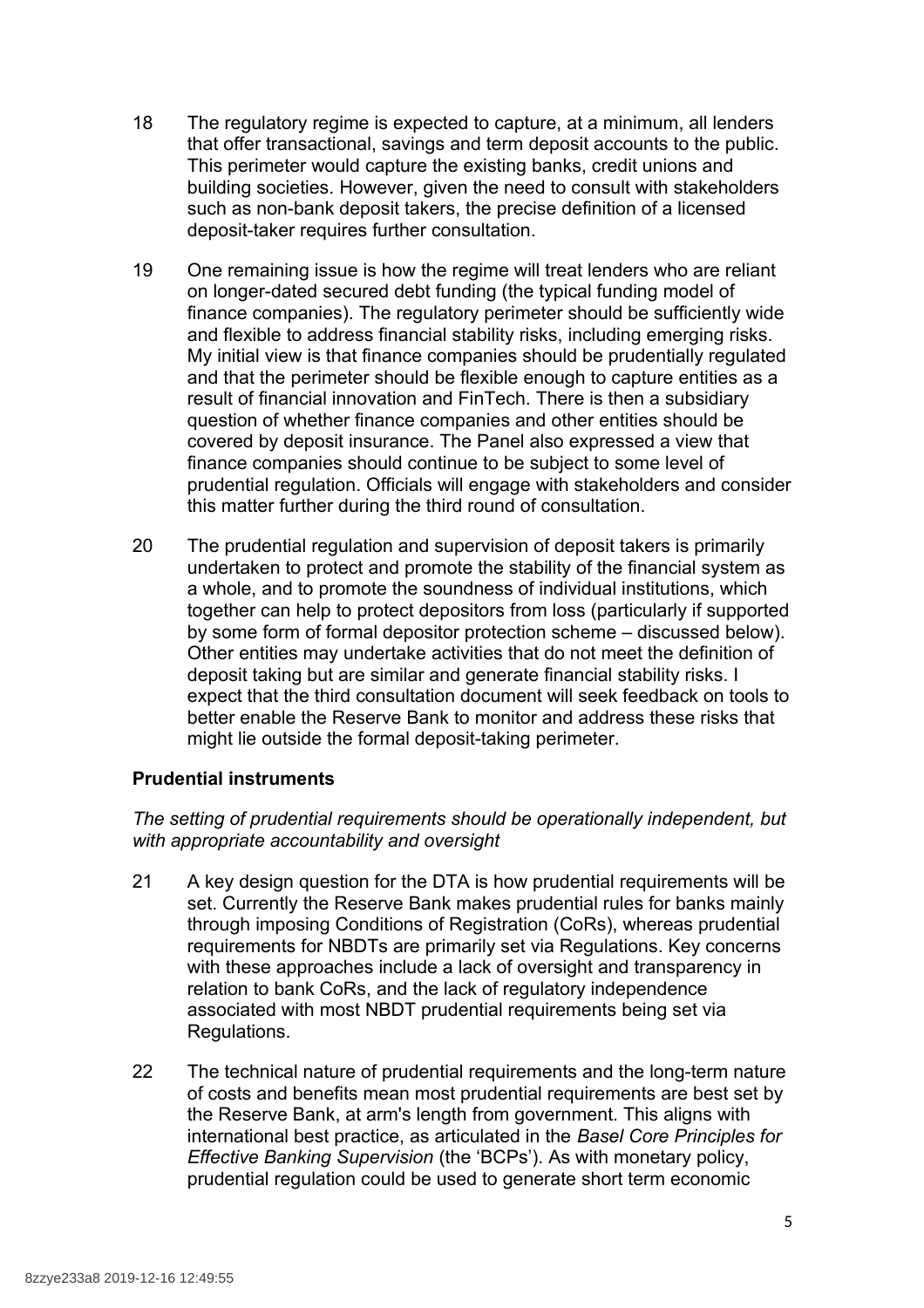benefits at the cost of accentuating or crystallising longer term risks. Operational independence (with well-defined goals) is seen as the best solution to this 'time inconsistency' problem. In addition, it limits the negative influence on regulation arising from lobbying activity directed at elected officials.

- 23 I recommend that under the DTA most prudential requirements be set using 'Standards', which will be set independently by the Reserve Bank, but which will be disallowable instruments under the Legislation Act. Standards appear to strike an appropriate balance between providing the Reserve Bank the necessary level of flexibility and independence in rule setting, while providing an appropriate level of transparency and Parliamentary oversight, via the Regulations Review Committee.
- 24 Requirements that have a significant impact on the rights of an individual should be specifically provided for in primary legislation. In particular, while CoRs currently impose 'fit and proper' requirements on directors and senior executives of banks, these requirements should be specifically provided for by primary legislation, due to the impact on an individual and the need for appropriate procedural requirements, such as appeal rights. This change would align with the fit and proper requirements that underpin the prudential regime for the insurance sector.
- 25 I also note that the accompanying Cabinet paper on the Institutional Act reforms recommends matters that the Reserve Bank should have regard to in pursuing its financial stability objective. These matters include a set of principles in legislation, and a requirement for the Government to issue a Financial Policy Remit. The DTA will also likely feature more detailed objectives to further guide the Reserve Bank's regulation and supervision of deposit takers – for example, a requirement to promote the soundness of individual institutions. This will be part of the consultation next year.
- 26 Submitters on the second set of consultation papers were supportive of the approach described in this section, which aligns with how prudential requirements are set in Australia and in New Zealand under the Insurance (Prudential Supervision) Act (IPSA).

# *Standards will need flexibility to deal with the range of deposit-taking institutions, and emerging risks*

27 The DTA regime will require the flexibility to deal with all deposit taking institutions from very small NBDTs to the largest banks. This will mean the Reserve Bank should be able (and expected) to construct different rule sets for different classes of deposit taker that are proportionate to the risks involved. The regime should also be flexible enough to be tailored for individual institutions with unique business models or which present risk (e.g. via bespoke licence conditions, exemptions, and potentially institution-specific Standards). The Panel strongly supported giving the Reserve Bank regulatory powers that are flexible and enabling enough to manage an evolving financial system.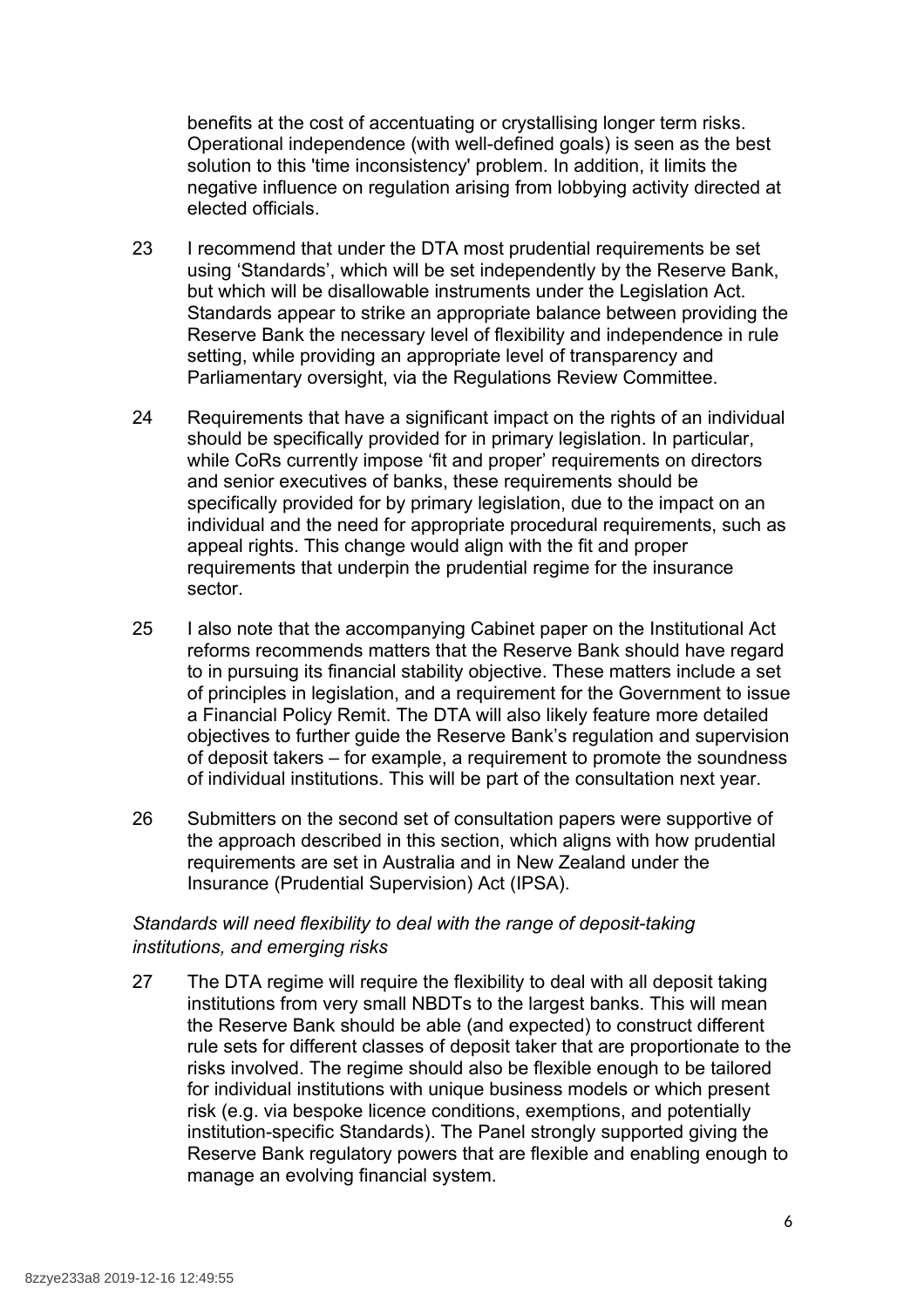- 28 The DTA will define the scope of matters that the Reserve Bank can set Standards on. I expect that the DTA will enable the Reserve Bank to set Standards in relation to all of the matters that it currently sets CoRs on, although the treatment of lending standards controls will be the subject of further consultation (see below). I also propose to retain the ability for the Minister to add via Regulations additional matters to which Standards can relate, allowing for flexibility in terms of the future scope of requirements.
- 29 The Review has considered whether the Reserve Bank should be able to regulate terms of lending such as loan-to-value ratio restrictions that aim to limit the damage to the financial system and wider economy from a severe housing market downturn. There are strong arguments for delegating the decision-making for these tools to the prudential regulator, in order to depoliticise policy-making and reduce inaction bias. However, the tools also have distributional effects and can directly impact on other Government objectives such as housing affordability.
- 30 I expect that under the DTA the Reserve Bank will be able to regulate lending standards for systemic reasons. In the future, this would allow the Reserve Bank to also implement serviceability restrictions on residential mortgage borrowers (such as debt-to-income ratios) if circumstances warrant. However, I have asked for further consultation on this next year, with particular reference to whether the proposed framework would lead the Reserve Bank to have sufficient regard to wider government priorities in the housing area when formulating controls on lending standards.

# **Supervision and enforcement**

#### *The Reserve Bank's prudential supervision is light handed relative to international standards…*

- 31 Supervision and enforcement are tasks undertaken by a prudential authority to monitor the financial health of regulated entities, verify information provided by regulated entities, assess compliance with formal regulatory requirements, and to effect corrective action in the event of non-compliance or to address emerging risks and concerns.
- 32 Since the 1980s, the Reserve Bank has undertaken less intensive supervision of regulated entities than most international prudential regulators, and made less use of formal enforcement tools with respect to effecting corrective action on the part of registered banks (the formal enforcement toolkit is also more circumscribed than elsewhere, focussing mainly on criminal penalties). $<sup>1</sup>$  $<sup>1</sup>$  $<sup>1</sup>$  This less intensive model is reflected in a</sup> longstanding emphasis on self- and market discipline to achieve the Reserve Bank's statutory objectives for prudential policy.
- 33 While this model has become somewhat less light-handed over time, it is seen as having significant gaps relative to international practice. For

<span id="page-7-0"></span>1 Note, the Reserve Bank has undertaken formal enforcement action against insurers and NBDTs under the relevant sectoral legislation, and for the purposes of anti-money laundering under the AML/CFT Act.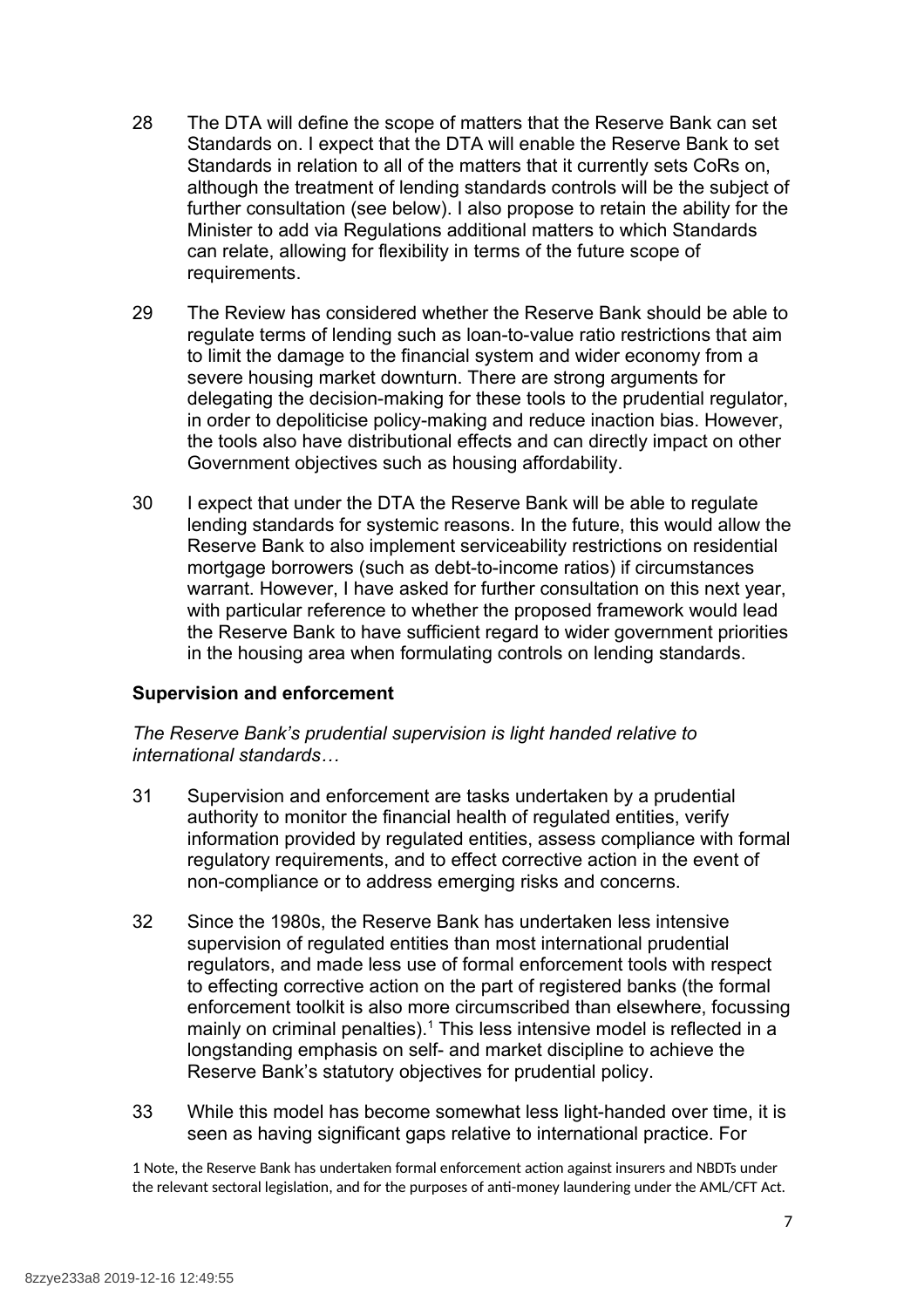example, the banking supervision framework received a 'materially noncompliant' grading by the International Monetary Fund (IMF) against a number of BCPs. Non-compliant assessments in this respect centred on a lack of resourcing for the prudential function, a lack of independent testing of information provided by regulated entities on the part of the Reserve Bank, and the absence of on-site inspections.

34 The majority of stakeholders supported a more intensive supervision model from the Reserve Bank, and the increased resourcing necessary to achieve the accompanying improvement in capacity and capability.

#### *…and its toolkit could be improved.*

- 35 In order to support this change, I recommend that the DTA empowers the Reserve Bank to undertake on-site inspections of any licensed deposittaker. I expect that the third consultation document will further test the precise scope of this power, and any checks and balances.
- 36 The current formal enforcement tools available to the Reserve Bank are primarily court-based tools (with powerful criminal penalties), designed to reinforce the framework's emphasis on self-discipline and tied to bank directors 'attesting' to the veracity of six-monthly Disclosure Statements. To-date, no formal court-based actions have been undertaken against registered banks or their directors under the Reserve Bank Act.
- 37 I recommend that the DTA provides the Reserve Bank with a broader suite of formal enforcement tools, potentially including statutory public notices, infringement fees, enforceable undertakings, and civil penalties. More policy work is required to confirm precisely which additional tools should be added, and their calibration (such as the specific level of penalty attached to any new tool).
- 38 I also recommend that the Reserve Bank be able to use its powers to issue directions to a deposit taker to help facilitate corrective action, and to de-license a deposit taker without Ministerial involvement (albeit with appropriate thresholds for action).<sup>[2](#page-8-0)</sup> Removing the Minister's role would support an enhancement to the Reserve Bank's operational independence and align with more modern legislation such as IPSA, as well as with international practice.

<span id="page-8-0"></span>2 The Review will be examining the specific criteria for revoking a deposit taker's licence. It is likely the appropriate threshold for action would be that the deposit taker has ceased its deposit taking business. Until that time it is appropriate the deposit taker remain subject to Reserve bank regulation and supervision. In addition, the interaction with other licensing regimes will need to be considered (e.g. the new conduct licensing regime that will be administered by the FMA).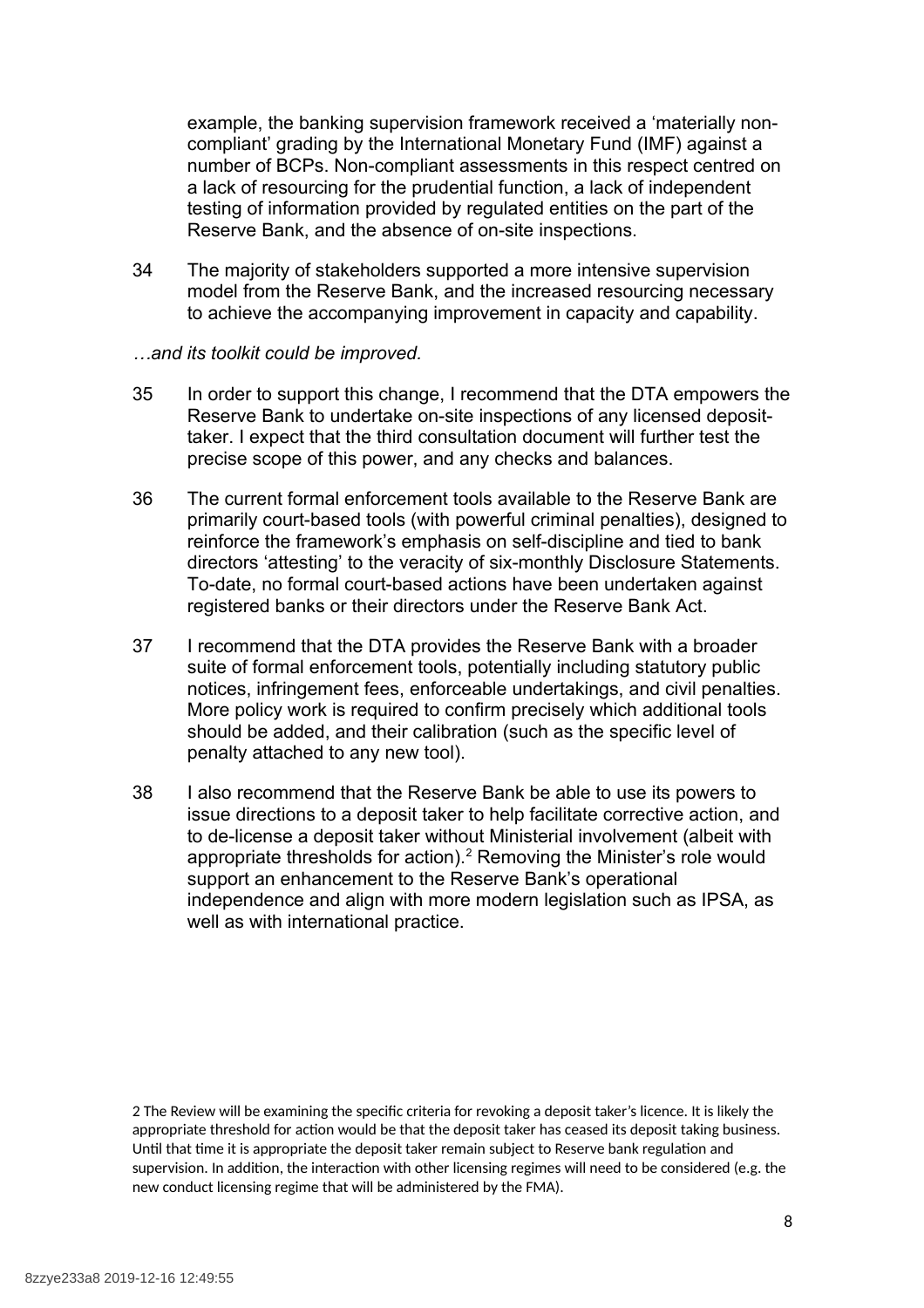#### *More resourcing is needed to support changes to the supervisory and enforcement model*

- 39 I recognise that to support the improvements in the supervisory and enforcement model outlined above, a significant step shift in funding for the Reserve Bank is required. A suitable increase in funding will need to be built into the new Funding Agreement for July 2020 to support the already announced changes by the Reserve Bank for its prudential function. This funding would be informed by advice from the Reserve Bank on the appropriate further enhancements to the supervisory model.
- 40 I recognise that the precise level of required funding will be a function of internal Reserve Bank deliberations around the parameters of any new supervisory model (the relative mix of off and on-site supervision and related supervisory staff headcount, the required mix of skills and training, and investment in supervisory systems and processes). I also recognise that scaling up supervision will be a multi-year process given the practical constraints on the speed of growth.

#### **Director and executive accountability**

*I recommend strengthening directors' accountability…*

- 41 Directors of registered banks are currently the focal point for the individual accountability provisions in the Reserve Bank Act. They are faced with criminal liability for making false and misleading attestations in a bank's Disclosure Statement. Conceptually this creates strong incentives for them to provide a thorough oversight role and to take their duties very seriously. It is designed to promote market and self-discipline but there are a number of drawbacks with the regime compared to international practice: there is no guidance from the Reserve Bank to banks as to what constitutes adequate risk management, there is limited verification on the part of the Reserve Bank that attestations are correct, and criminal liability can be disproportionate. Improvements could be made to how banks are providing assurance to both the Reserve Bank and other external stakeholders that they are prudently managing risks.
- 42 I recommend in-principle that the DTA increase the accountability of the directors of deposit takers by imposing positive duties on directors such as the need to ensure that a deposit taker is run in a prudent manner, acting with honesty and integrity, and dealing with the Reserve Bank in an open and transparent manner. These obligations would be enforced largely under a civil liability framework rather than a criminal one, with criminal sanctions reserved for cases of clear 'intent' or recklessness on the part of directors.
- 43 These changes will represent a strengthening in the accountability of directors, sharpening their incentives to manage risk and improving the ability of the Reserve Bank to hold directors to account. The third consultation document would test the design and specification of these duties.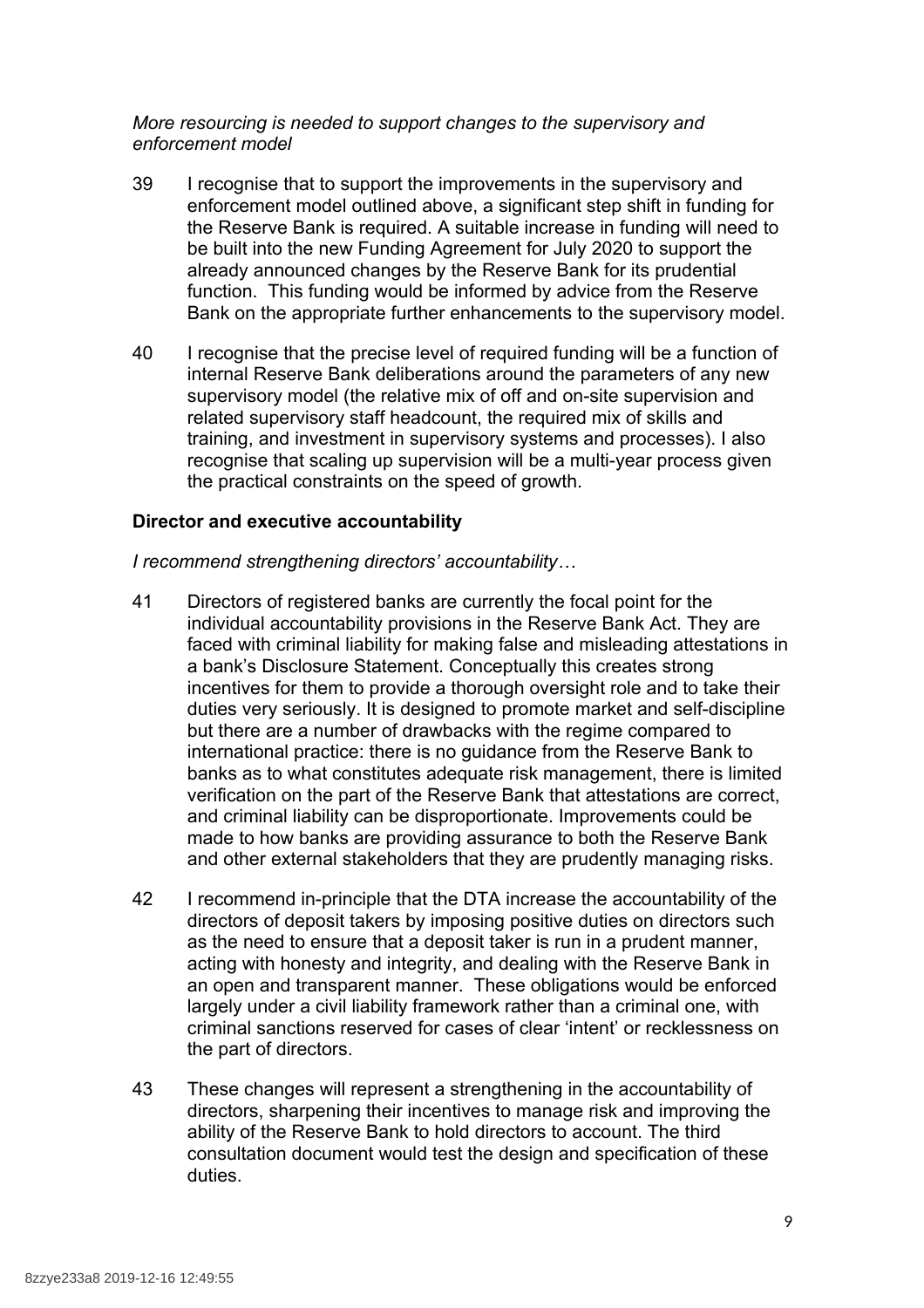*…and the development of an integrated prudential-conduct executive accountability regime that includes deposit takers and insurers*

- 44 I am also recommending the development of a formal accountability regime that extends obligations beyond directors to include certain senior employees. The regime will integrate the two key 'peaks' of New Zealand's framework for financial sector regulation – i.e. it will take into account both prudential and market conduct matters. I also envisage that the regime will cover both deposit takers and insurers that are 'duallicensed' by the Reserve Bank and the FMA. This new 'executive accountability regime' would bring New Zealand broadly in line with similar regimes recently introduced (and still under development) in other jurisdictions such as Australia and the UK. Broadening the scope of accountability recognises the important role that certain executive officers play in affecting outcomes for the institution and the need for the regulator to oversee such personnel, in addition to Board oversight.
- 45 The Minister of Commerce and Consumer Affairs and I have asked officials to further develop options on how to progress work on an integrated executive accountability regime. This work will take place through a cross-agency process separate from the Phase 2 Review. We expect to receive initial advice outlining the possible timeframes and resourcing requirements for progressing this work, and to subsequently discuss the appropriate prioritisation of this work with the relevant agencies taking into account other policy and legislative initiatives (e.g. the introduction of the new 'fair conduct' licensing regime next year).

# **Depositor protection**

#### *Deposit insurance aims to protect depositors and thereby contribute to financial stability*

- 46 Deposit insurance schemes aim to promptly reimburse protected depositors in a failed deposit taking institution, rather than leaving depositors reliant on the insolvency process (facing delays and uncertainty in recovery). Deposit insurance is near universal in other developed countries. In June 2019, the Government announced its inprinciple decision to introduce a permanent deposit insurance scheme (DIS) in New Zealand. I am asking Cabinet to take further in-principle decisions now to advance the design of the scheme.
- 47 I recommend that the deposit insurer should have the core objective to "protect depositors from loss, and in so doing, contribute to financial stability". Protecting depositors is obviously central to the scheme. The objective also recognises that protecting depositors can contribute to financial stability by enhancing public confidence in the financial system and reducing the likelihood that Governments will opt to bail out all creditors at the expense of taxpayers. It is also important that the scheme is designed to mitigate any increase in moral hazard (i.e. the possibility that high risk institutions grow rapidly as a result of the provision of insurance).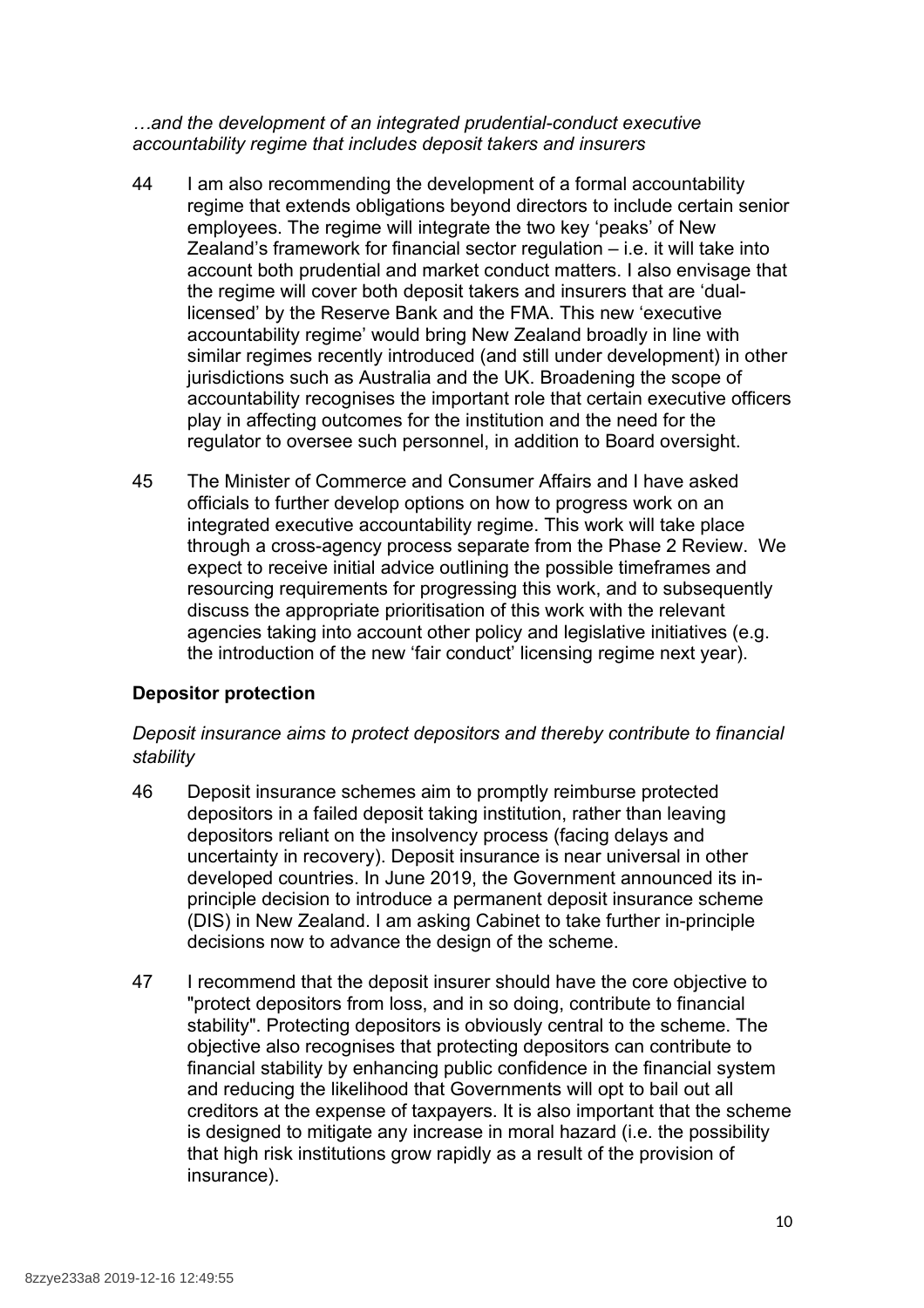*I recommend that the scheme will limit insurance at \$50,000, per depositor, per institution…*

- 48 When I announced the in-principle decision to set up a DIS, I also recommended a limit on the maximum coverage of a depositor at a single institution (coverage limit) in the range of \$30,000-\$50,000. I now recommend setting the coverage limit at \$50,000. This limit would fully cover the vast majority of depositors, thought to be 90% or more. The negative short-run impact on industry and/or depositors can be mitigated by allowing longer timeframes to build up industry funding for the scheme.
- 49 The recommended limit is consistent with guidance from international bodies that the vast majority of depositors should be fully covered, while leaving a large share of the value of deposits exposed to loss. Feedback from the consultation supported a higher coverage limit in line with international practice. Insurance coverage limits in most developed countries are significantly higher (European countries have limits around \$175,000 NZD, for example).
- 50 I recommend that the limit will apply per depositor, per institution. This means that depositors could obtain coverage for more than \$50,000 by splitting their savings across accounts held at different deposit taking institutions. Applying the limit on a per institution basis means that deposit takers can readily calculate the insurance coverage of their customers, and that (at the margin) depositors are incentivised to diversify their accounts across the industry. Applying the limit on a per account basis would be problematic, given that depositors could easily increase their coverage by opening multiple accounts at the same deposit taking institution.
- 51 I envisage that the coverage limit would be set by Regulation, so that it is under the control of the Minister of Finance and may be regularly reviewed without needing to amend primary legislation. When the scheme is in place, it will likely alter depositor behaviour. More data will become available on the proportion of depositors that are fully covered by the limit. This supports the case for reviewing the DIS once it has time to bed in. This could potentially occur as part of a post-implementation review of the new regulatory regime for deposit taking institutions. Reviews of the scheme should assess whether it is meeting its long-run objectives. The durability of the scheme design can be enhanced by setting clear public expectations about coverage levels in advance of a crisis.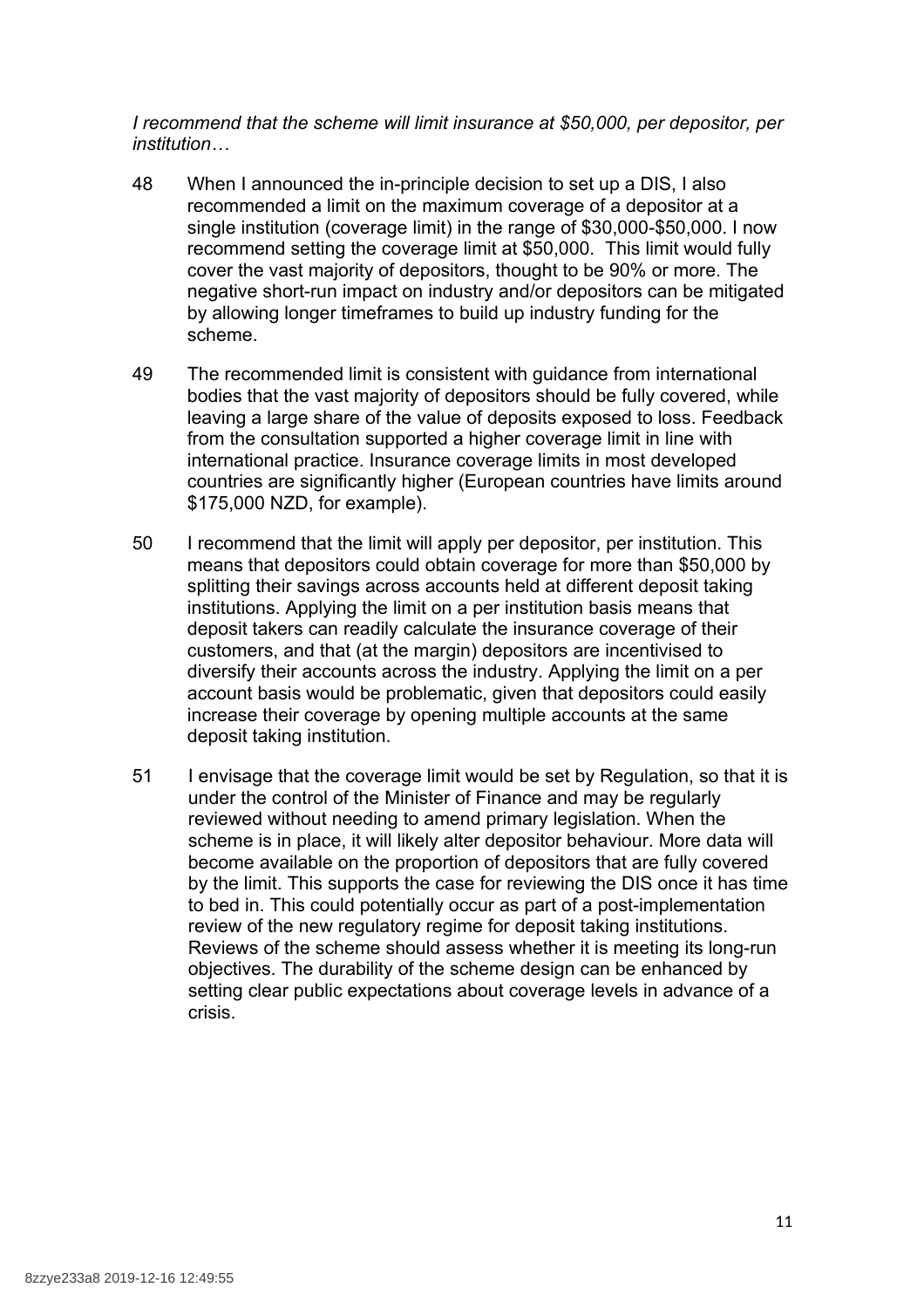#### *…and that deposit takers will fund the scheme, with a Government backstop*

- 52 In addition to the coverage limit, I recommend some further in-principle decisions that will shape future work and provide additional clarity to the public on the scheme:
	- 52.1 As noted above, further work is needed on the scope of the institutions that are licensed as deposit takers. A related issue for further consideration is the products that are in scope for deposit insurance. At a high level, I intend that membership in the scheme will be compulsory for deposit-takers. This will result in a minimum level of regulatory and supervisory intensity in order for an institution to be able to offer insured products, helping to manage any increase in moral hazard from the provision of insurance.
	- 52.2 The scheme will be funded by levies on covered institutions with a backstop provided by the Government. The funding for the scheme should come from levies collected from licensed deposit takers (i.e. a user-pays model where the costs are borne by institutions and depositors benefitting from the scheme). A supplementary guaranteed and pre-arranged Government funding source is necessary to support public confidence in the scheme during periods of financial stress. Any funding provided by the Government would be recouped through recoveries from the failed deposit taker and, if necessary, additional levies on the remaining industry in subsequent years.

# *Further design features of depositor protection will be subject to consultation next year*

- 53 I intend for the DIS to be advanced in the same Bill that establishes the DTA. This delays the introduction of deposit insurance, but I consider it highly desirable that deposit insurance is progressed alongside the other reforms discussed in this paper. Bringing in deposit insurance before strengthened regulatory and supervisory requirements are in force would expose the DIS to additional risks.
- 54 Further design features of the scheme will be part of the public consultation in early 2020. This includes the specific deposit products covered, detailed funding arrangements, and the institutional location and governance of the scheme.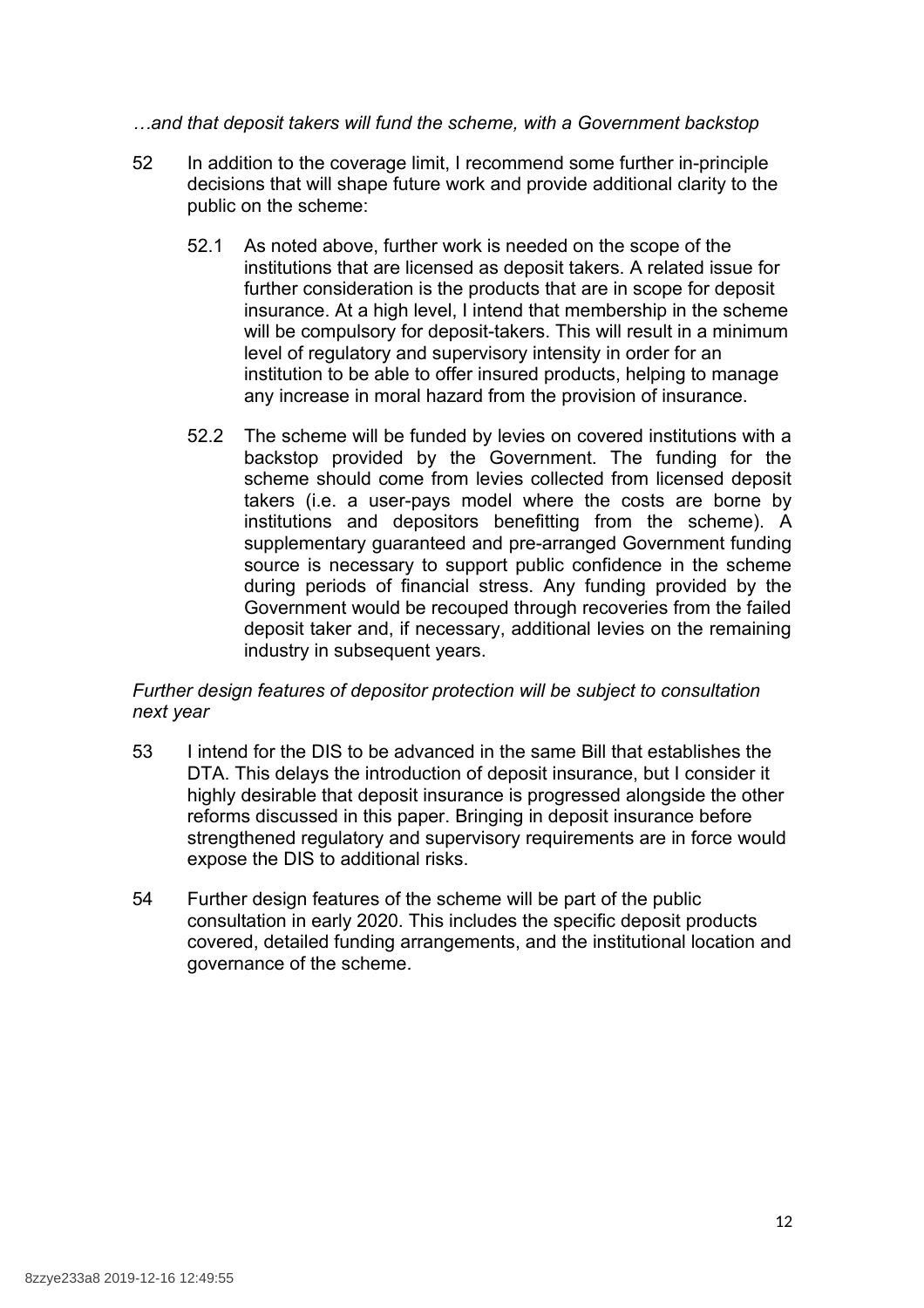55 Depositor preference will also be considered further in the 2020 consultation. If depositor preference is introduced, it would mean that preferred depositors' claims are given priority above the claims of other unsecured creditors in the event of the failure of a deposit taker.<sup>[3](#page-13-0)</sup> Preference for deposits could substantially reduce the potential burden of a failure on the deposit insurance scheme. However, the introduction of depositor preference could also potentially increase wholesale funding costs for deposit takers, or make it difficult for some institutions to raise non-deposit funding.

#### **Bank resolution and crisis management**

- 56 Crisis management underpins financial stability. New Zealand's legislative framework for bank crisis management, being largely based on statutory management, has not been meaningfully reviewed since the late 1980s. In the intervening time, bank resolution and recovery regimes have been fundamentally overhauled internationally.
- 57 The Review's work has been informed by the international experience during and since the GFC and the international guidance that has emerged from that experience. The Review also consulted with foreign authorities (including UK, Hong Kong, and Australian authorities) and international experts in bank resolution. The Review has referred to and given significant weight to the Financial Stability Board's (FSB's) *Key Attributes of Effective Resolution Regimes for Financial Institutions* (the Key Attributes) $4$  plus the resolution regime developed by the UK and administered by the Bank of England.<sup>[5](#page-13-2)</sup>
- 58 While the Review's work is continuing on several aspects of bank resolution and crisis management, a number of in-principle decisions are sought now to confirm the direction for that further work.

<span id="page-13-0"></span>3 A preference for depositors would technically only apply in a liquidation. However, in other resolutions, the resolution authority would be required to have regard to the creditor hierarchy that would apply in a liquidation and, as discussed in the crisis management section below, creditors that are made worse off than they would have been in a liquidation would be compensated *ex post.*

<span id="page-13-1"></span>4 One of the key responses to the GFC from the international community was the development of the FSB 'Key Attributes'. The Key Attributes are recognised as setting out an international standard for bank resolution regimes and are endorsed by world bodies such as the IMF. The FSB Key Attributes are increasingly being drawn upon in other jurisdictions' reforms.

<span id="page-13-2"></span>5 The UK has been instrumental in spearheading international efforts on developing policy on bank resolvability and is considered to be among the forefront of its international peers in terms of implementing the domestic resolution framework. Being a major financial centre and host of global systemically important banks, the UK regime sets out a number of provisions that will be less relevant to New Zealand. Nevertheless, several basic features of the UK regime (such as resolution objectives and bail-in mechanisms) will be relevant to New Zealand.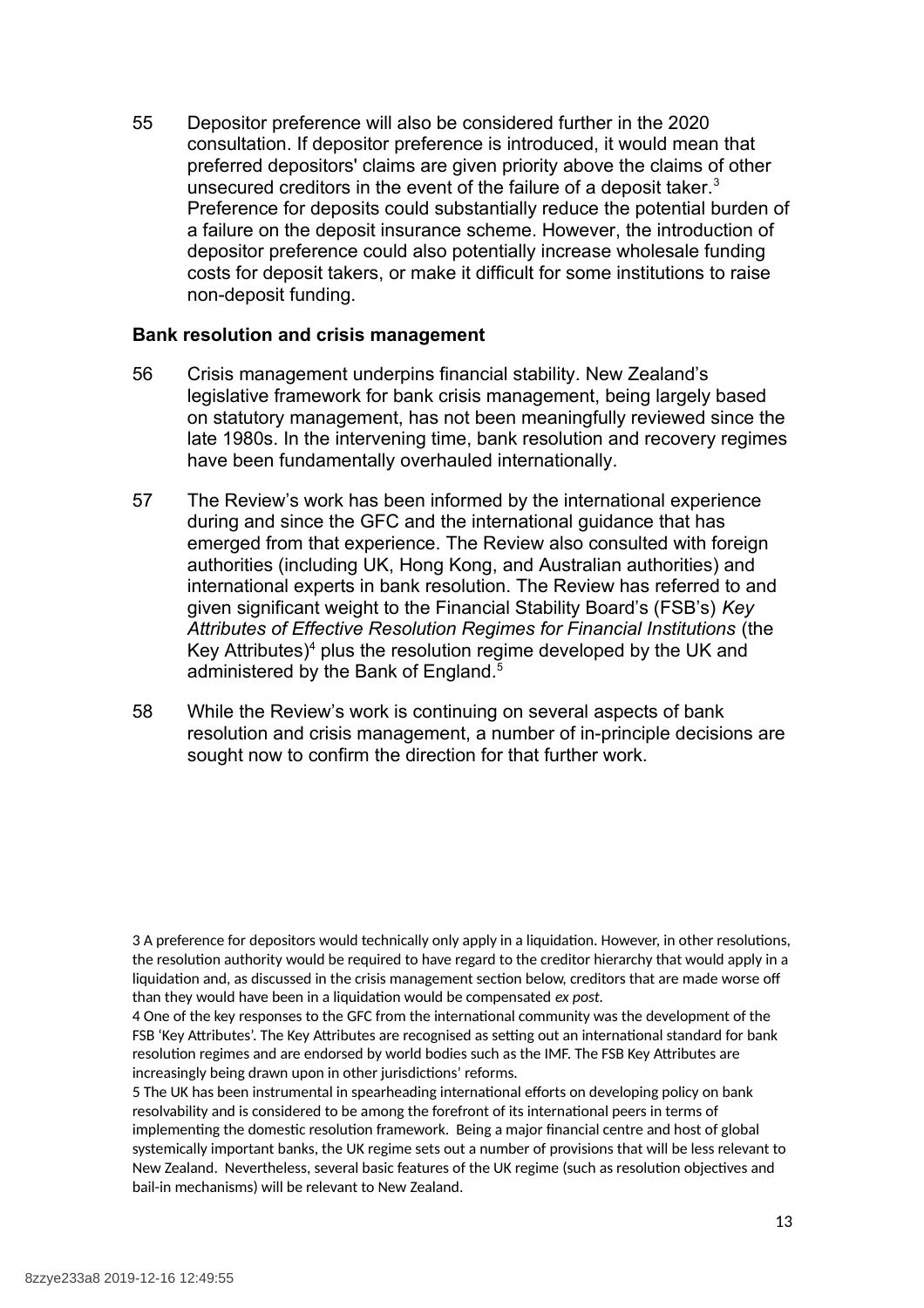#### *Designating the Reserve Bank as the resolution authority for deposit takers*

- 59 Clarity on who exercises resolution powers (and accountability for exercising those powers) is critical to the legitimacy of the resolution regime given its scope for affecting shareholder and creditor rights and the potential re-distributional decisions that may result. A lack of clarity can lead to poor pre-crisis preparedness and delay in responding to a crisis.
- 60 The existing Act does not explicitly designate a resolution authority function nor does it provide a clear set of resolution objectives for a statutory manager when exercising resolution powers. Better clarity can be achieved by legislation designating the Reserve Bank as the resolution authority for deposit takers and setting out the functions and objectives associated with that role. As part of the Reserve Bank's resolution functions, I am proposing that the Reserve Bank prepare and maintain resolution plans for deposit takers.<sup>[6](#page-14-0)</sup> This function includes identifying preferred resolution strategies and impediments to resolution, and working with deposit takers to remove those impediments where possible. Crucially, deposit takers – particularly the large banks – will be expected to provide substantial input into developing and maintaining resolution plans, reflecting the need for resolution plans to closely reflect the nature of their specific business, for assessment by the Reserve Bank and as the main input to inform the Reserve Bank's resolution planning.
- 61 Taking into account international good practice guidance for resolution authorities and New Zealand's circumstances, I propose that the Reserve Bank's resolution functions be focussed on:
	- 61.1 preparing and maintaining a plan to resolve each deposit taker in the event of its possible failure
	- 61.2 testing the effectiveness of those plans at regular intervals
	- 61.3 coordinating with other authorities, both in New Zealand and overseas, as necessary to be prepared for the possible failure of a deposit taker, and
	- 61.4 in the event of a deposit taker failure, exercising the powers available to the Reserve Bank consistently with the objectives set out below.

<span id="page-14-0"></span>6 Resolution plans aim to achieve an orderly resolution without systemic consequences, so they will be most detailed for large firms. For small deposit takers whose liquidation would not threaten financial stability, the plan may simply be to liquidate.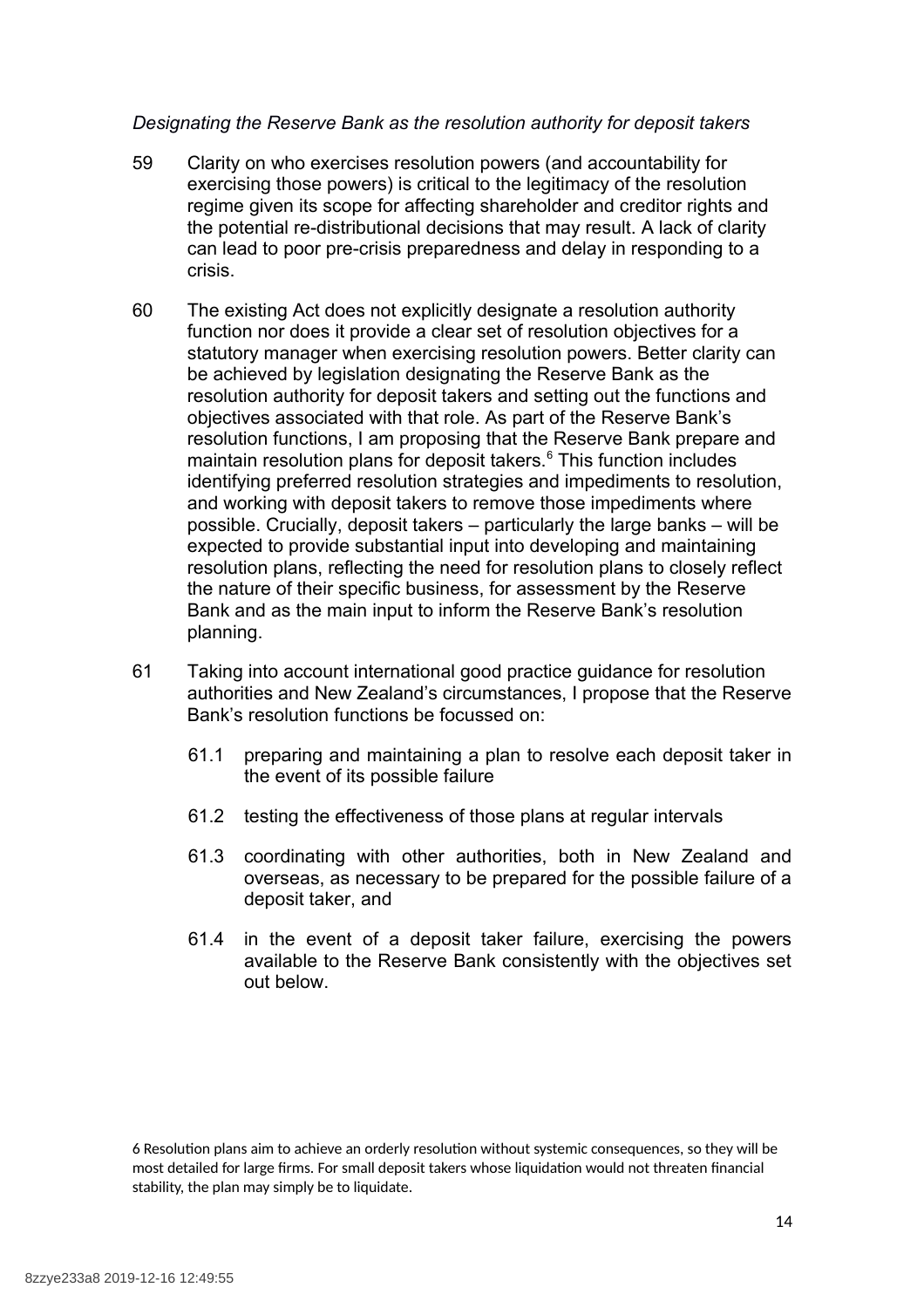- 62 Consistent with good regulatory design principles, if extensive powers are conferred on an unelected body, they should be accompanied by clear statutory objectives governing the use of those powers. Given the intrusive nature of resolution powers in particular, and their potential distributional impacts, it is important that there is sufficient clarity on the outcomes that the Reserve Bank should be aiming to achieve as the resolution authority.
- 63 I propose the following statutory objectives for the Reserve Bank in performing the resolution authority function:
	- 63.1 Enable all deposit takers to be resolved in an orderly manner.
	- 63.2 Avoid significant damage to the financial system in the event of the failure of a deposit taker, including by maintaining the continuity of systemically important financial functions and preventing contagion.
	- 63.3 To the extent not inconsistent with the objective immediately above:
		- i. minimise the cost of resolution and avoid unnecessary destruction of value and interference with property rights, and
		- ii. protect public funds, including by minimising the need to apply public funds to resolve the failure of a deposit taker.
- 64 The first objective reflects the resolution authority's resolution planning function, which is critical to ensuring an effective resolution regime. The second objective acknowledges that resolution underpins financial stability, particularly through maintaining the continuity of systemically important functions and avoiding contagion. The last objective reflects the idea that those exercising resolution powers are likely to be best placed to help manage fiscal risk to the government if public funds were ever needed to be relied upon in a resolution. Further work will be done on defining 'public funds' to inform final decisions in 2020.

# *Putting resolution powers directly in the hands of the resolution authority*

- 65 Under the current Act, existing resolution powers (other than directions) can only be exercised by a statutory manager. Statutory management displaces the powers of the existing board and management of an entity and vests them in a statutory manager. Existing resolution powers include incorporating a body corporate under the Companies Act 1993, transferring the whole or any part of a bank in resolution to that body, selling the whole or any part of a bank in resolution, or applying to have a bank in resolution placed into liquidation.
- 66 Statutory management may not always be required to effect a resolution. Several of the existing powers that are currently available only under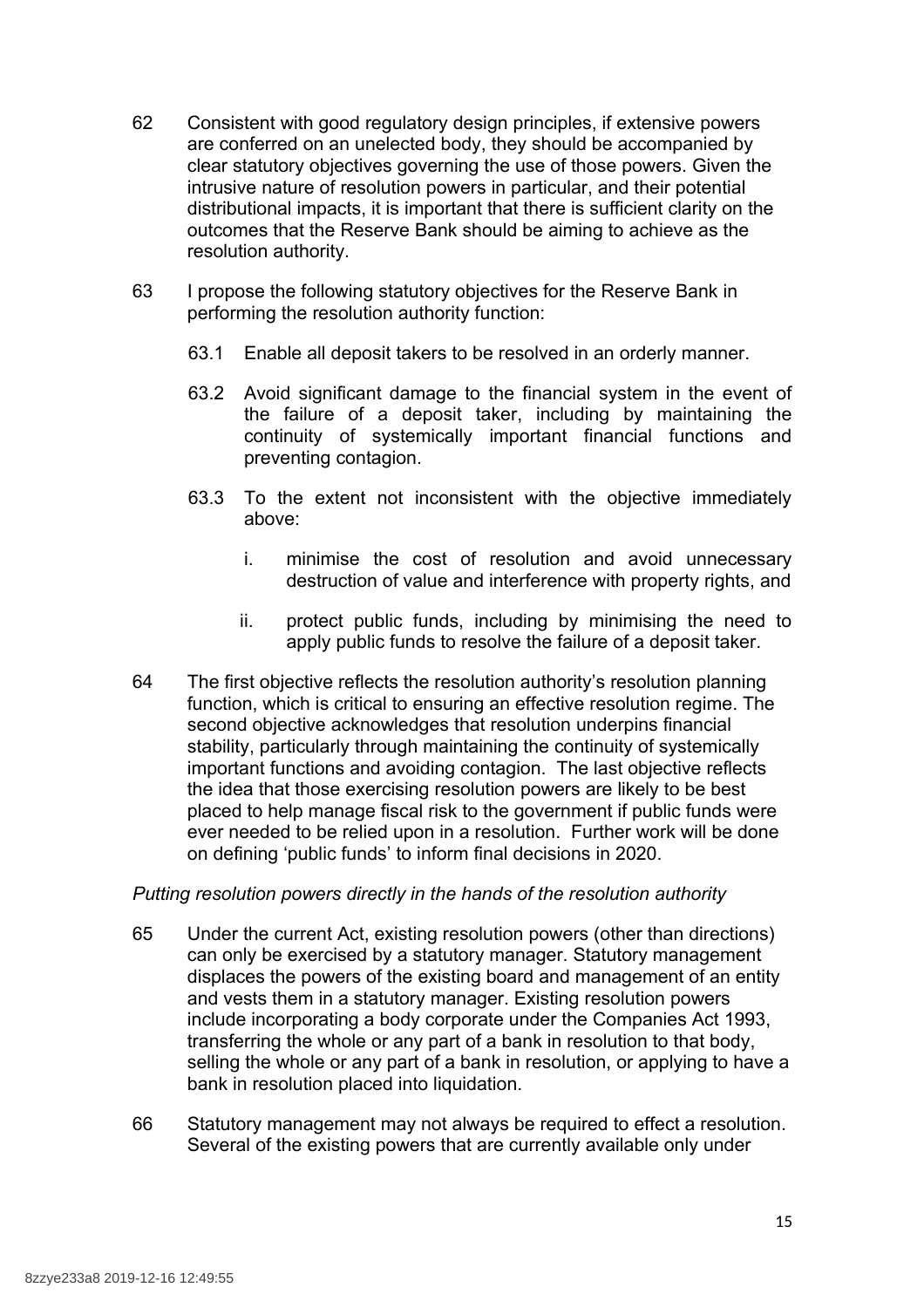statutory management could potentially be exercised directly by the resolution authority without the need to invoke statutory management.

- 67 In line with international guidance, I propose that, where practicable, certain existing powers under statutory management be available directly to the Reserve Bank as the resolution authority without requiring that a bank be placed into statutory management. These powers could include setting up a bridge bank<sup>[7](#page-16-0)</sup> or applying for a failed deposit taker to be put into liquidation.
- 68 A modified form of statutory management under the Reserve Bank's control should, however, still be available as an option to address situations where taking full control of a failed deposit taker is necessary to implement the chosen resolution option. Based on an in-principle decision to provide more flexibility for the Reserve Bank to act outside of statutory management, officials will develop further options and advice on the powers that could be transferred to the Reserve Bank and the future model of statutory management for deposit takers.

#### *Bail-in can offer a credible alternative to taxpayer bailouts of large banks…*

- 69 The GFC demonstrated, among other things (including the need for strong supervision and for banks to be adequately capitalised to materially reduce the risk of failure), the need for resolution authorities to have the tools to resolve failing banks quickly, without destabilising the financial system or exposing taxpayers to loss. The publicly funded bailouts and financial sector guarantees employed in many jurisdictions during the GFC came to be viewed as too expensive and too inequitable to society and too harmful to market discipline.
- 70 A range of tools are required to resolve a range of banks that vary in size and complexity. One solution developed internationally following the GFC is bail-in. Bail-in is the writing down of unsecured liabilities to absorb losses and/or the conversion of unsecured liabilities into new equity. When shareholders' equity in an entity has been depleted through the absorption of financial losses, bail-in enables further losses to be absorbed (if necessary) and, importantly, the failed entity to be recapitalised to the point where it may be able to meet minimum regulatory requirements and re-enter (or remain in) the financial system with the market's confidence.
- 71 Bail-in can help return a failed bank to a viable/solvent state, allowing time – if required – for a longer term solution or restructuring to be determined. Achieving this outcome requires the ability to absorb any remaining losses and recapitalise the failed bank – quickly and reliably.

<span id="page-16-0"></span><sup>7</sup> A bridge bank is a temporary entity set up by the resolution authority and into which key parts of a failed bank's business are transferred.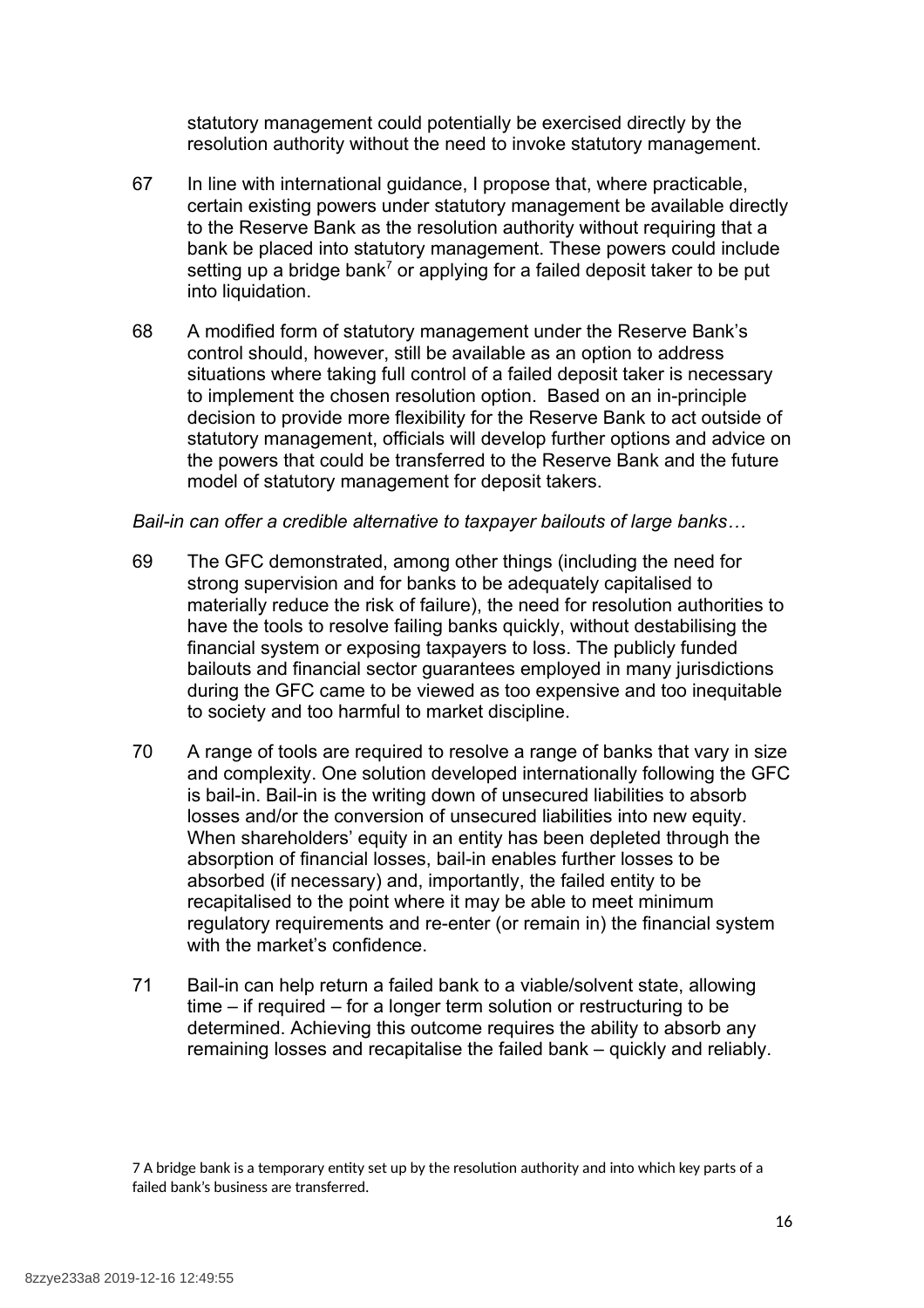- 72 Stakeholder feedback during the Review was supportive of introducing the bail-in tool, including from banks and members of the legal community who have familiarity with bank resolution issues internationally. The sector's support recognises that there are advantages to New Zealand's banking sector in having resolution tools which reflect international guidance, have become familiar internationally, and are well-understood by institutional investors.
- 73 Operationalising bail-in, however, requires working through a number of complicated issues, including which liabilities would not be eligible to be bailed in and how the issuance of new shares would interface with other legislation. Bail-in also may not be usable in all situations. Key among those issues is how to enforce the bailing in of debt instruments issued by New Zealand banks under foreign law and whether bail-in can be achieved when conversion or write-down is not included in the terms of an instrument. Other jurisdictions (including Australia, the UK, and the EU) have developed approaches which New Zealand could draw upon. In general, the international experience is that contractual clauses in debt instruments are necessary.
- 74 I therefore propose an in-principle decision that statutory bail-in powers be added to the options for resolving a failed bank with regulations specifying the types or categories of liabilities that would be excluded from bail-in, while the Review continues to work on second-tier policy parameters.

#### *…supported by international norms on creditor safeguards*

- 75 Respect for property rights is a fundamental principle of insolvency law that allows investors and creditors to identify the risks to which they are exposed, allowing them to be priced and managed prudently in normal business. Certain creditor safeguards in the resolution of a failed bank are considered international best practice and are a common expectation among creditors internationally.
- 76 Exercising resolution powers in a way that respects the hierarchy of creditors that would apply in liquidation is accepted internationally as good practice. In cases where respecting the hierarchy of creditors is not feasible or where departure from the hierarchy can be justified on financial stability grounds, the principle that creditors should nevertheless be left no worse off than in a liquidation is widely recognised internationally.
- 77 The 'no creditor worse off than in liquidation' (NCWO) principle is a central element in the FSB Key Attributes. It is strongly promoted by the IMF and has been adopted in one form or another by many jurisdictions.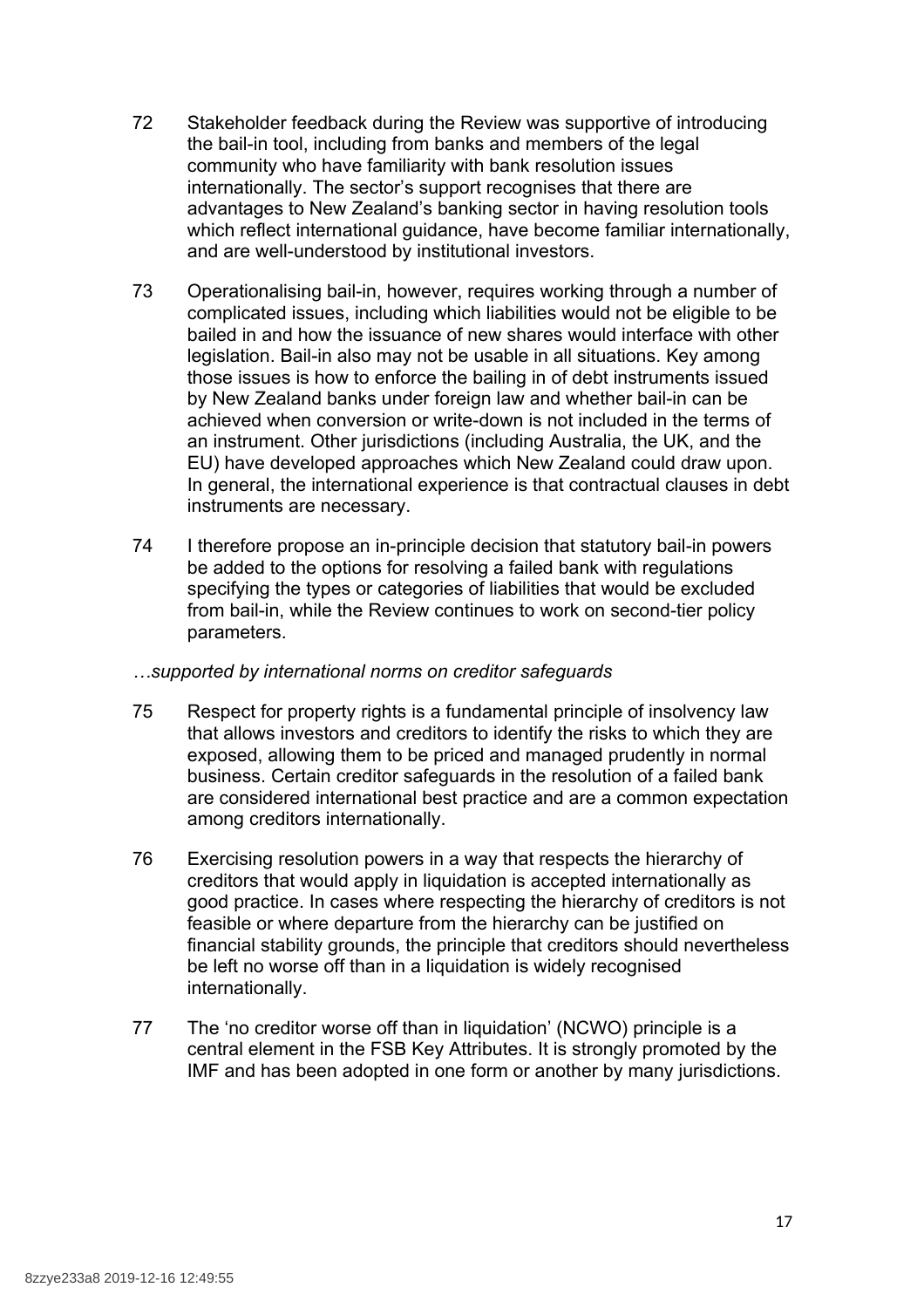- 78 New Zealand is currently an outlier internationally for its lack of safeguards for creditor property rights in a bank resolution. New Zealand's existing statutory management model prevents creditors from exercising their contractual rights by placing a moratorium, with no time limit, on exercising those rights. Statutory management also currently prioritises restoring public confidence and resolving the difficulties of the failed bank as quickly as possible over respecting the creditor hierarchy that would apply in a liquidation – with no compensation to adversely affected creditors.
- 79 Reflecting international norms on creditor safeguards in bank resolution, I propose that:
	- 79.1 resolutions should be required to be conducted in a manner that respects the creditor hierarchy that would normally apply in a liquidation unless departure from the hierarchy is necessary to maintain the stability of the financial system, including maintaining critical financial functions, and
	- 79.2 an after-the-event compensation mechanism be established to compensate creditors if a resolution left some creditors worse off than they would have been in an ordinary liquidation (the 'no creditor worse off' principle).
- 80 In circumstances where maintaining the stability of the financial system required some creditors to be worse off than they would have been in a normal liquidation, NCWO will require the payment of compensation. The potential need for such compensation is one of the reasons for ensuring the resolution authority has access to 'resolution funding' of one form or another. The Review will be providing advice and recommendations on resolution funding and the mechanics of NCWO in 2020. I expect this advice will include whether any additional measures are necessary to address the legal risk to the integrity of a bank resolution involving liquidation and the fiscal risk to the Crown arising from the existing voidable transactions provisions available to a liquidator under the Companies Act 1993.<sup>[8](#page-18-0)</sup>

# **Consultation**

- 81 The following agencies were consulted: the Ministry of Business, Innovation and Employment and the Financial Markets Authority. The Department of Prime Minister and Cabinet has been informed.
- 82 Workshops and discussions have also been held with Associate Ministers of Finance, the Minister for Commerce and Consumer Affairs and the Minister for Urban Development.

<span id="page-18-0"></span><sup>8</sup> Section 292 of the Companies Act 1993 provides that a liquidator can void an insolvent transaction that enables a person to receive more towards satisfaction of a debt owed by the company than the person would receive, or would be likely to receive, in the company's liquidation.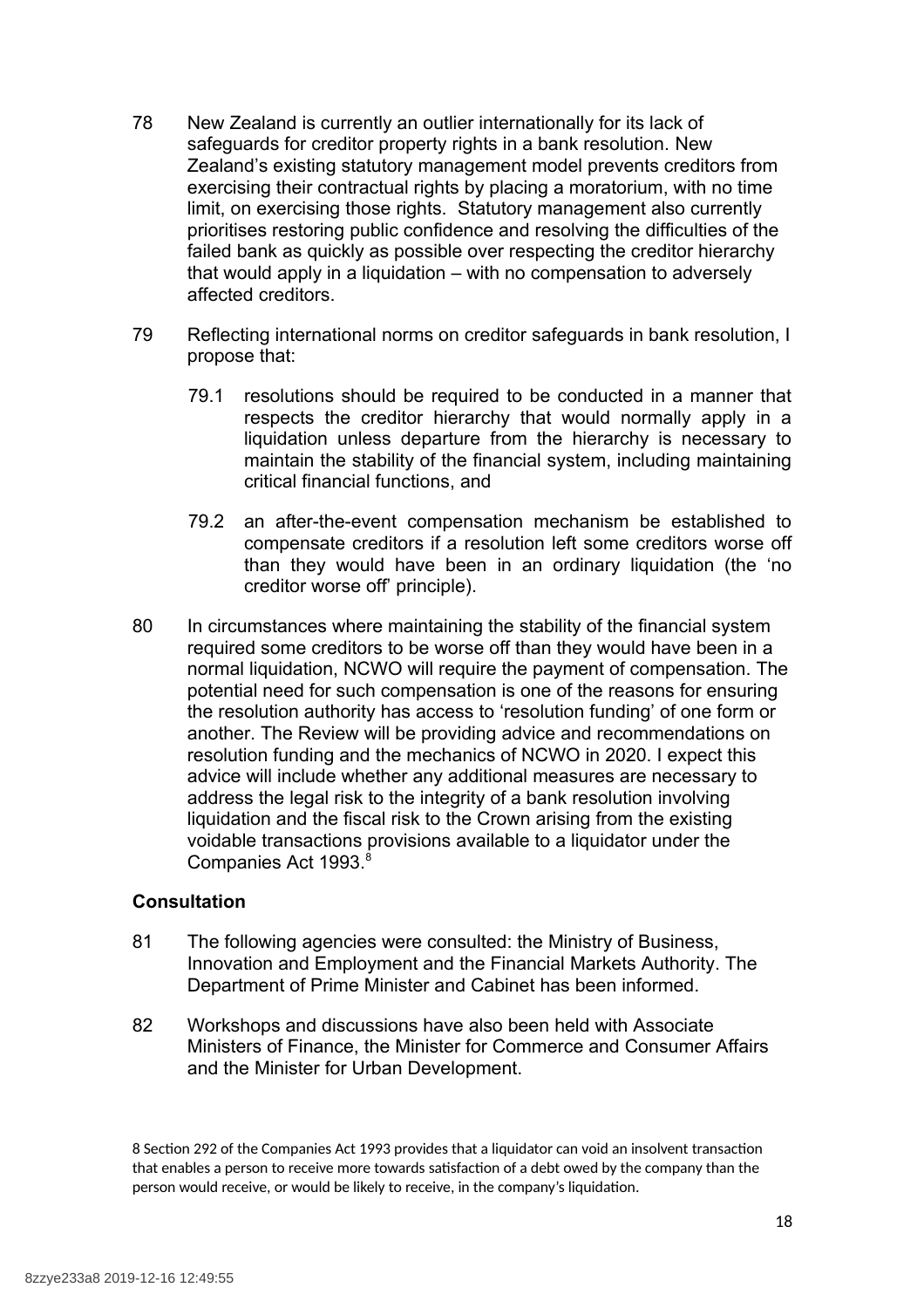83 Two rounds of public consultation have taken place as part of Phase 2 of the Review. The first round closed on 25 January 2019 and received 67 submissions. The second round of public consultation closed on 16 August 2019 and received 45 submissions. A third round of public consultation is planned for next year but will only relate to matters relevant to the DTA.

# **Financial Implications**

84 This paper has no direct financial implications as policy decisions are still at an in-principle stage. Final policy decisions made later in the Review will have direct financial implications (for example, potentially increasing the operating expenditure of the Reserve Bank to support a broader set of responsibilities). In addition a significant step shift in the resourcing and funding for the Reserve Bank will be required to support a more intensive supervisory and enforcement model. Decisions around depositor protection and crisis management will also have indirect implications (for example, a Government backstop for deposit insurance may create an explicit contingent liability).

# **Legislative Implications**

85 While there are no direct legislative implications arising from this paper, final policy decisions made next year are expected to result in a new 'Deposit Takers Act' which will replace the existing prudential arrangements in the Reserve Bank Act 1989 and Non-Bank Deposit Takers Act 2013.

# **Impact Analysis**

86 A regulatory impact statement is not required at this stage. A regulatory impact statement will be prepared when final policy decisions are sought.

#### **Human Rights**

87 There are no human right implications arising from this paper.

#### **Gender Implications**

88 There are no gender implications arising from this paper.

# **Disability Perspective**

89 There are no disability implications arising from this paper.

# **Publicity**

90 I recommend that Cabinet's decisions and this paper will be publically released shortly after decisions are made. Cabinet's decisions relating to the Institutional Act and accompanying paper, together with the Review Update, will be publically released at the same time.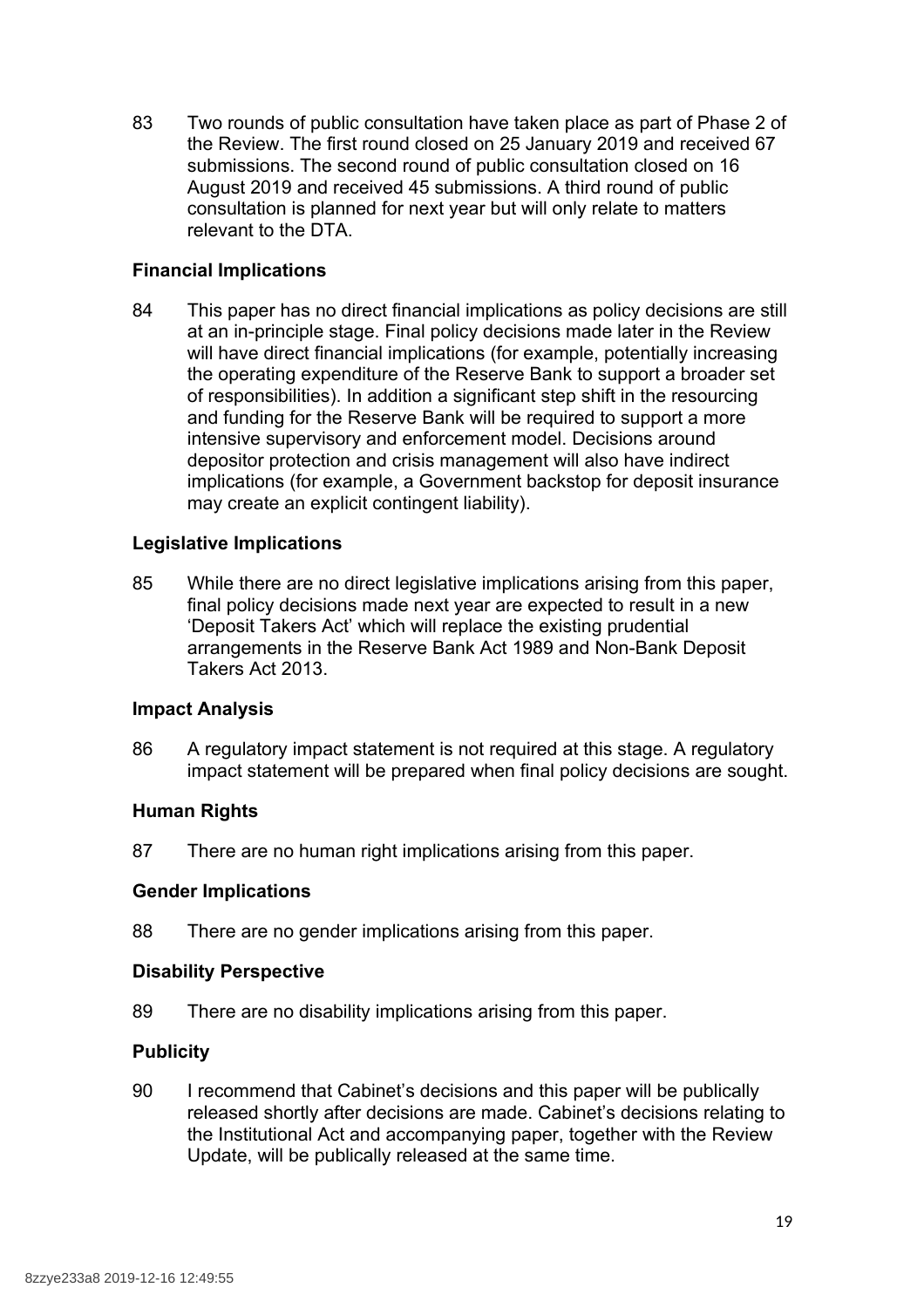#### **Proactive Release**

91 I also recommend to proactively release supporting material and advice (such as policy advice reports, Panel papers and presentations) relating to these recommendations.

# **Recommendations**

- 92 The Minister of Finance recommends that the Committee:
- 1 note that the prudential framework for deposit takers and depositor protection arrangements, will progress separately from reforms to the Reserve Bank's institutional framework, with final policy decisions intended to be sought in mid-2020

#### *Prudential regulation*

- 2 agree in principle, subject to the further work outlined in paragraph 8 below, that the prudential framework for deposit takers should provide for:
	- 2.1 Standards set by the Reserve Bank as the primary tool for imposing regulatory requirements on deposit takers, with a high degree of flexibility to tailor requirements to individual deposit takers and classes of deposit takers
	- 2.2 requirements that impact on the rights of individuals to be provided for in primary legislation, in particular fit and proper requirements for directors and senior executives
	- 2.3 the scope of matters that the Reserve Bank will be able to set Standards on, with the ability for the Minister to add additional matters to which Standards can relate via Regulations
	- 2.4 increased accountability requirements for directors of deposit takers established through broad positive duties, with civil penalties as the primary sanction for non-compliance
	- 2.5 the Reserve Bank to undertake on-site inspections of any licensed deposit-taker, and any other regulated entity as appropriate
	- 2.6 the Reserve Bank to be able to issue directions to a deposit taker without Ministerial consent but subject to appropriate thresholds, and to delicense a deposit taker without a role provided for the Minister, and
	- 2.7 a more graduated enforcement and penalty framework with a broader range of potential sanctions than the current Reserve Bank Act, such as including statutory public notices, infringement fees, enforceable undertakings, and civil penalties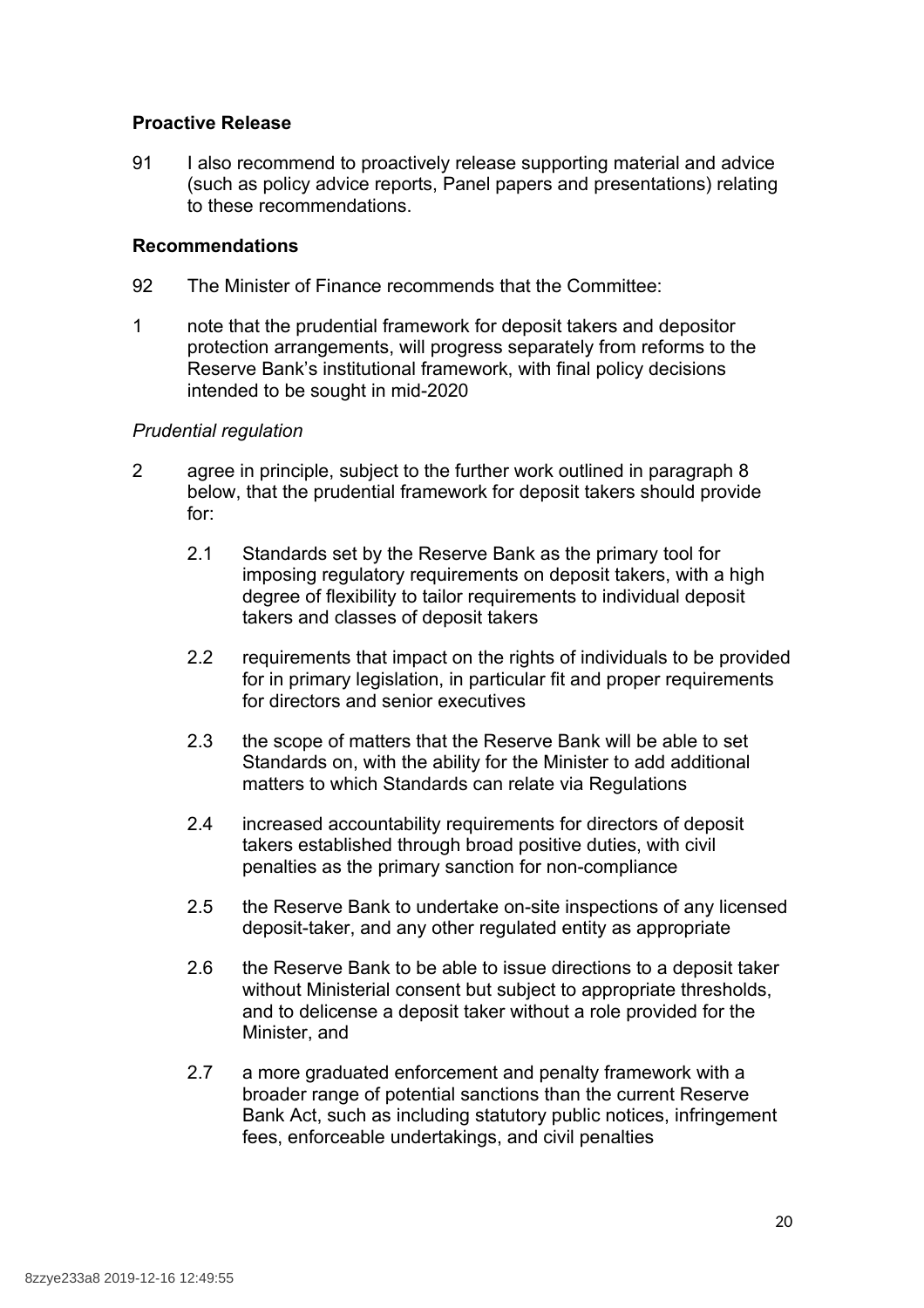- 3 agree in principle, subject to further advice from a cross-agency process separate from the Phase 2 Review, to the development of an integrated prudential-conduct executive accountability regime which extends accountability requirements to include certain senior employees of deposit takers and insurers
- 4 note that I expect that powers to regulate lending standards will be provided in the DTA in broadly the same way as other prudential requirements, but I have asked for further consultation on these powers next year
- 5 note that the Reserve Bank intends to use these changes to support more intensive monitoring of deposit takers against prudential requirements, and a greater willingness to address instances of noncompliance, or areas of emerging concern, in a timelier manner

#### *Depositor protection*

- 6 agree in principle, subject to the further work outlined in paragraph 8 below, that:
	- 6.1 the deposit insurance scheme's objective should be to "protect depositors from loss, and in so doing, contribute to financial stability"
	- 6.2 the maximum amount of coverage for a single depositor at a single institution will be \$50,000
	- 6.3 membership of the scheme should be compulsory for all licensed deposit-taking institutions
	- 6.4 the scheme will be fully funded by levies on member institutions, and
	- 6.5 the Government will provide a funding backstop to enhance the credibility of the scheme, with any funds provided ultimately recouped from member institutions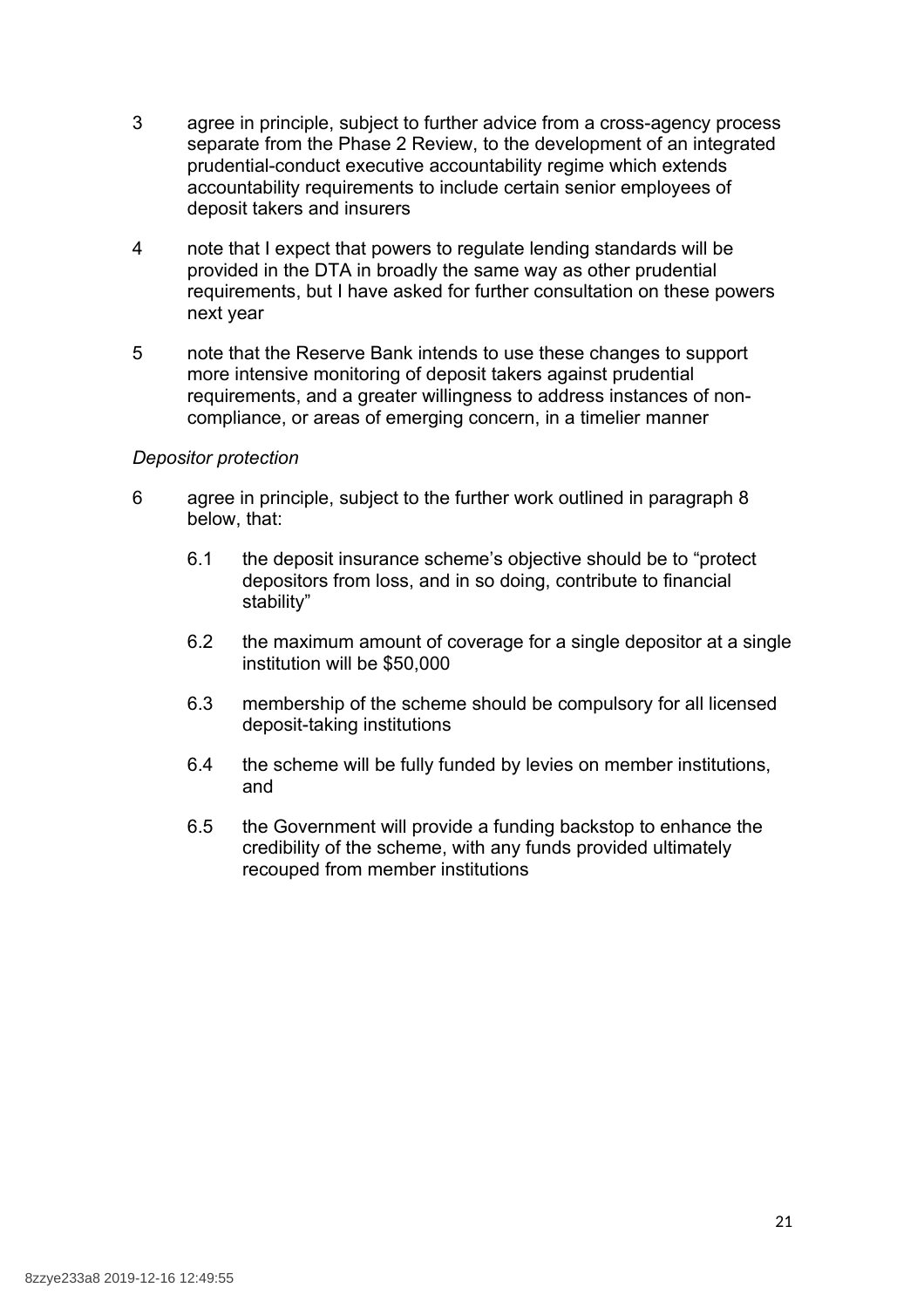#### *Bank resolution and crisis management*

- 7 agree in principle, subject to the further work outlined in paragraph 8 below, that:
	- 7.1 legislation designate the Reserve Bank as the resolution authority for regulated deposit takers
	- 7.2 statutory functions for the Reserve Bank as resolution authority include the following:
		- i. to prepare and maintain a plan to resolve deposit takers in the event of a possible failure
		- ii. to test the effectiveness of each plan at regular intervals
		- iii. to coordinate with other authorities, both in New Zealand and overseas, as necessary to be prepared for the possible failure of a deposit taker, and
		- iv. in the event of the failure of a deposit taker, to exercise the powers under the DTA consistently with the objectives under the DTA
	- 7.3 the Reserve Bank have the following statutory objectives in performing the resolution function:
		- i. enable all deposit takers to be resolved in an orderly manner
		- ii. avoid significant damage to financial system in the event of the failure of a deposit taker, including by maintaining the continuity of systemically important financial functions and preventing contagion, and
		- iii. to the extent not inconsistent with ii:
			- a. minimise the cost of resolution and avoid unnecessary destruction of value and interference with property rights, and
			- b. protect public funds, including by minimising the need to apply public funds to resolve the failure of a deposit taker
	- 7.4 where practicable, existing resolution powers currently available to a statutory manager be available directly to the Reserve Bank as resolution authority
	- 7.5 the Reserve Bank have the ability to restore to solvency or to recapitalise a failed deposit taker by writing down or converting to equity unsecured liabilities (statutory 'bail-in')